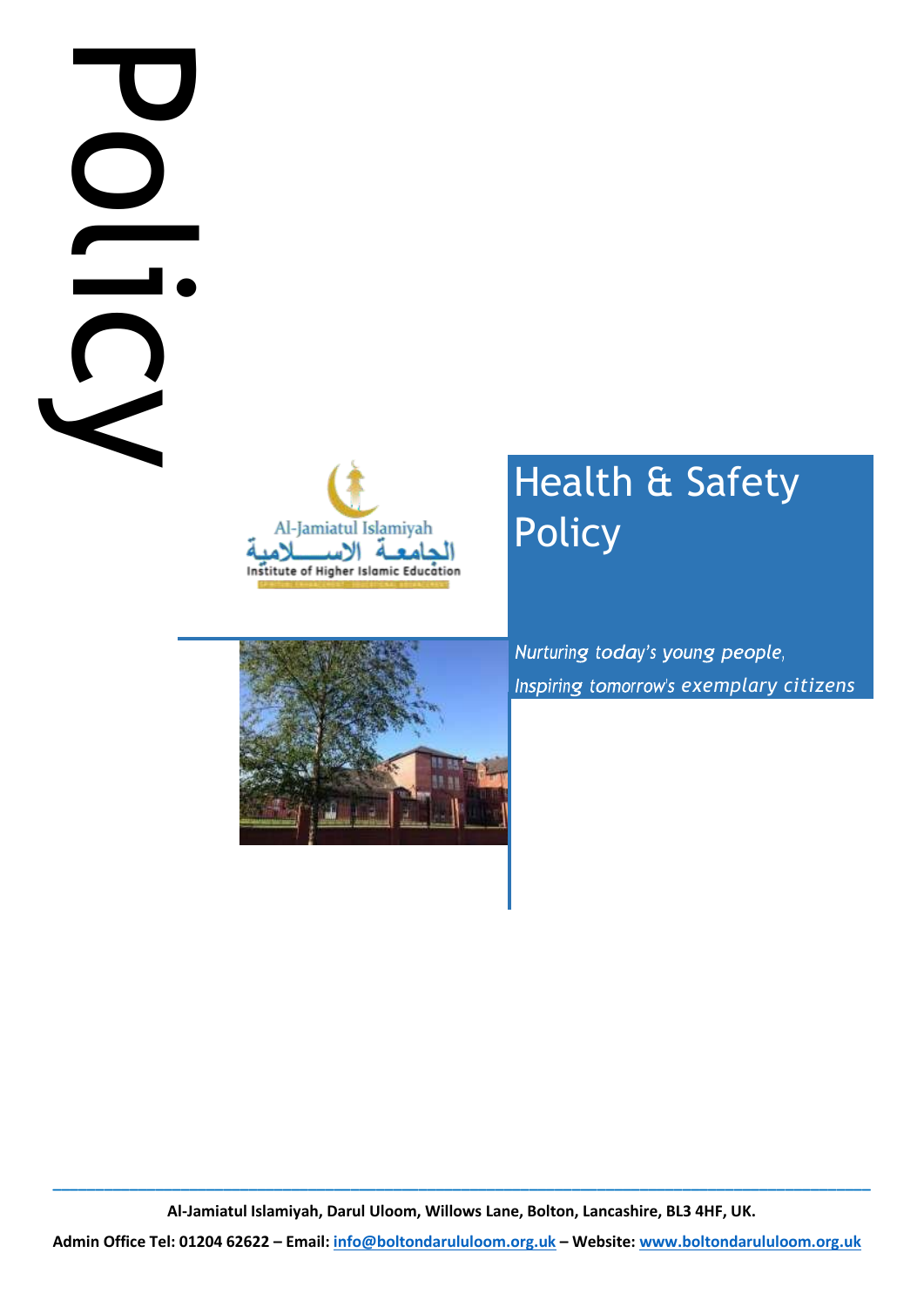# **Document Control**

| <b>Date of Last Review</b> | <b>APRIL 2022</b>                           |  |  |
|----------------------------|---------------------------------------------|--|--|
| <b>Reviewed By</b>         | <b>Trust Board</b>                          |  |  |
| <b>Approved by</b>         | <b>Chair of Trustees' &amp; Trust Board</b> |  |  |
| <b>Review Period</b>       | 1 Year or as and when required              |  |  |
| <b>Version</b>             |                                             |  |  |
| <b>Date of Next Review</b> | <b>APRIL 2023</b>                           |  |  |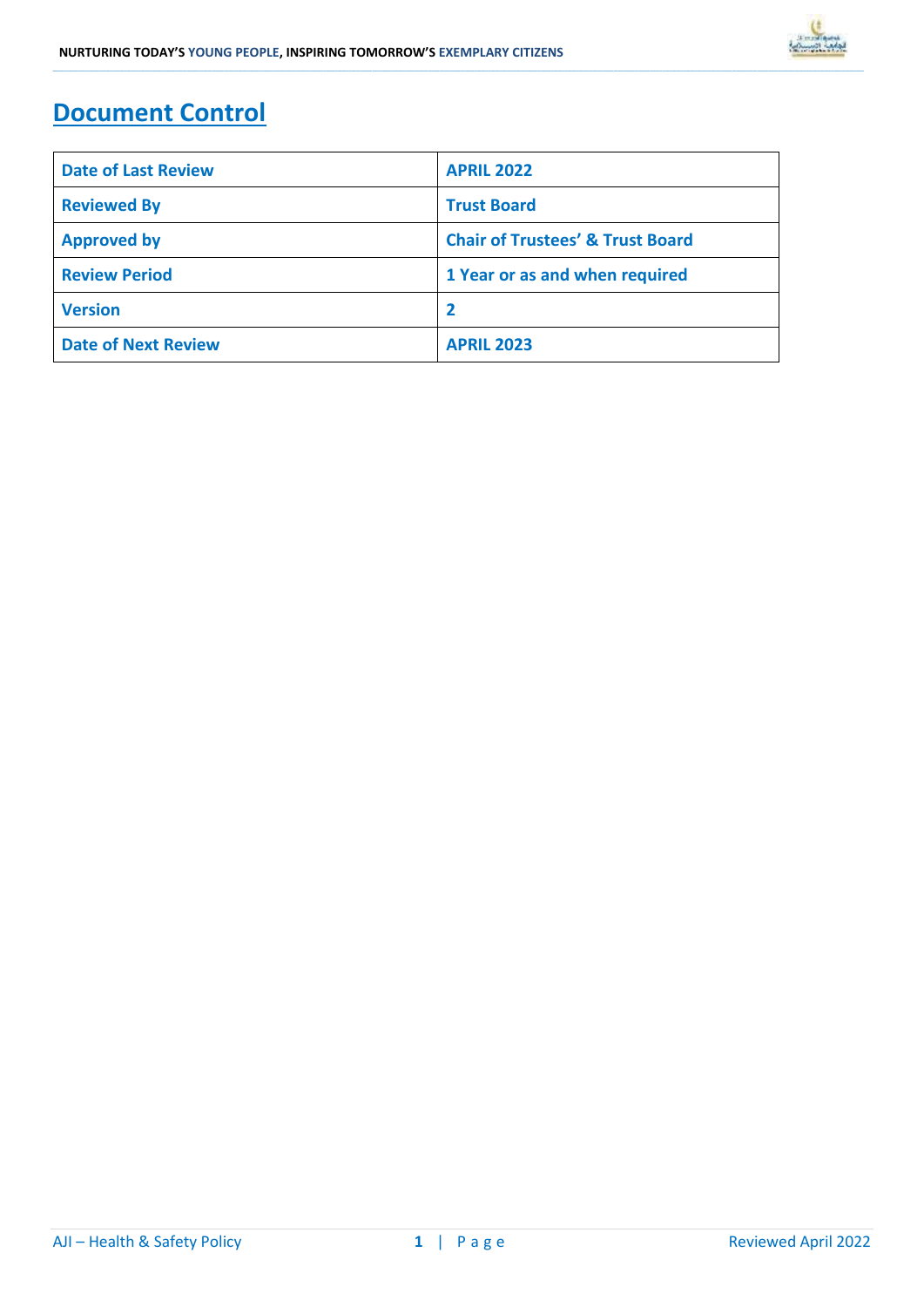## **Contents**

| <b>SECTION 1</b>    | <b>INTRODUCTION</b>                                             | <b>PAGE 4</b>  |
|---------------------|-----------------------------------------------------------------|----------------|
| <b>SECTION 2</b>    | <b>GENERAL STATEMENT OF INTENT</b>                              | <b>PAGE 4</b>  |
| <b>SECTION 3</b>    | <b>ORGANISATION OF RESPONSIBILITIES FOR HEALTH &amp; SAFETY</b> | <b>PAGE 5</b>  |
| <b>SECTION 3.1</b>  | <b>TRUST BOARD &amp; GOVERNORS OF AJI</b>                       | <b>PAGE 6</b>  |
| <b>SECTION 3.2</b>  | <b>SENIOR MANAGEMENT TEAM</b>                                   | <b>PAGE 7</b>  |
| <b>SECTION 3.3</b>  | <b>PRINCIPAL OF AJI</b>                                         | <b>PAGE 8</b>  |
| <b>SECTION 3.4</b>  | <b>EMPLOYEES</b>                                                | <b>PAGE 9</b>  |
| <b>SECTION 3.5</b>  | <b>CLASS TEACHERS</b>                                           | <b>PAGE 10</b> |
| <b>SECTION 3.6</b>  | <b>CARETAKERS AND PREMISES MANAGERS</b>                         | <b>PAGE 11</b> |
| <b>SECTION 3.7</b>  | <b>FIRST AIDERS</b>                                             | <b>PAGE 11</b> |
| <b>SECTION 3.8</b>  | <b>STUDENTS</b>                                                 | <b>PAGE 11</b> |
| <b>SECTION 3.9</b>  | <b>VISITORS</b>                                                 | <b>PAGE 12</b> |
| <b>SECTION 3.10</b> | <b>CONTRACTORS</b>                                              | <b>PAGE 12</b> |
| <b>SECTION 4</b>    | <b>ARRANGEMENTS FOR HEALTH &amp; SAFETY</b>                     | <b>PAGE 13</b> |
| <b>SECTION 4.1</b>  | <b>ARRIVAL &amp; DEPARTURE OF PUPILS</b>                        | <b>PAGE 12</b> |
| <b>SECTION 4.2</b>  | <b>ANIMALS</b>                                                  | <b>PAGE 13</b> |
| <b>SECTION 4.3</b>  | <b>FINANCE</b>                                                  | <b>PAGE 13</b> |
| <b>SECTION 4.4</b>  | <b>FIRE</b>                                                     | <b>PAGE 13</b> |
| <b>SECTION 4.5</b>  | <b>FIRST AID</b>                                                | <b>PAGE 15</b> |
| <b>SECTION 4.6</b>  | <b>HEALTH SCREENING</b>                                         | <b>PAGE 15</b> |
| <b>SECTION 4.7</b>  | <b>HOUSE KEEPING</b>                                            | <b>PAGE 15</b> |
| <b>SECTION 4.8</b>  | <b>ELECTRICAL EQUIPMENT</b>                                     | <b>PAGE 16</b> |
| <b>SECTION 4.9</b>  | <b>MANUAL HANDLING</b>                                          | <b>PAGE 16</b> |
| <b>SECTION 4.10</b> | <b>OBSTRUCTIONS</b>                                             | <b>PAGE 16</b> |
| <b>SECTION 4.11</b> | <b>PROCEDURES IN THE EVENT OF A LIFT FAILURE</b>                | <b>PAGE 16</b> |
| <b>SECTION 4.12</b> | <b>REPORTING IF ACCIDENTS &amp; INCIDENTS</b>                   | <b>PAGE 16</b> |
| <b>SECTION 4.13</b> | <b>ROADWAYS AND PARKING AREAS</b>                               | <b>PAGE 17</b> |
| <b>SECTION 4.14</b> | <b>SMOKING</b>                                                  | <b>PAGE 17</b> |
| <b>SECTION 4.15</b> | <b>SUPERVISION OF STUDENTS</b>                                  | <b>PAGE 17</b> |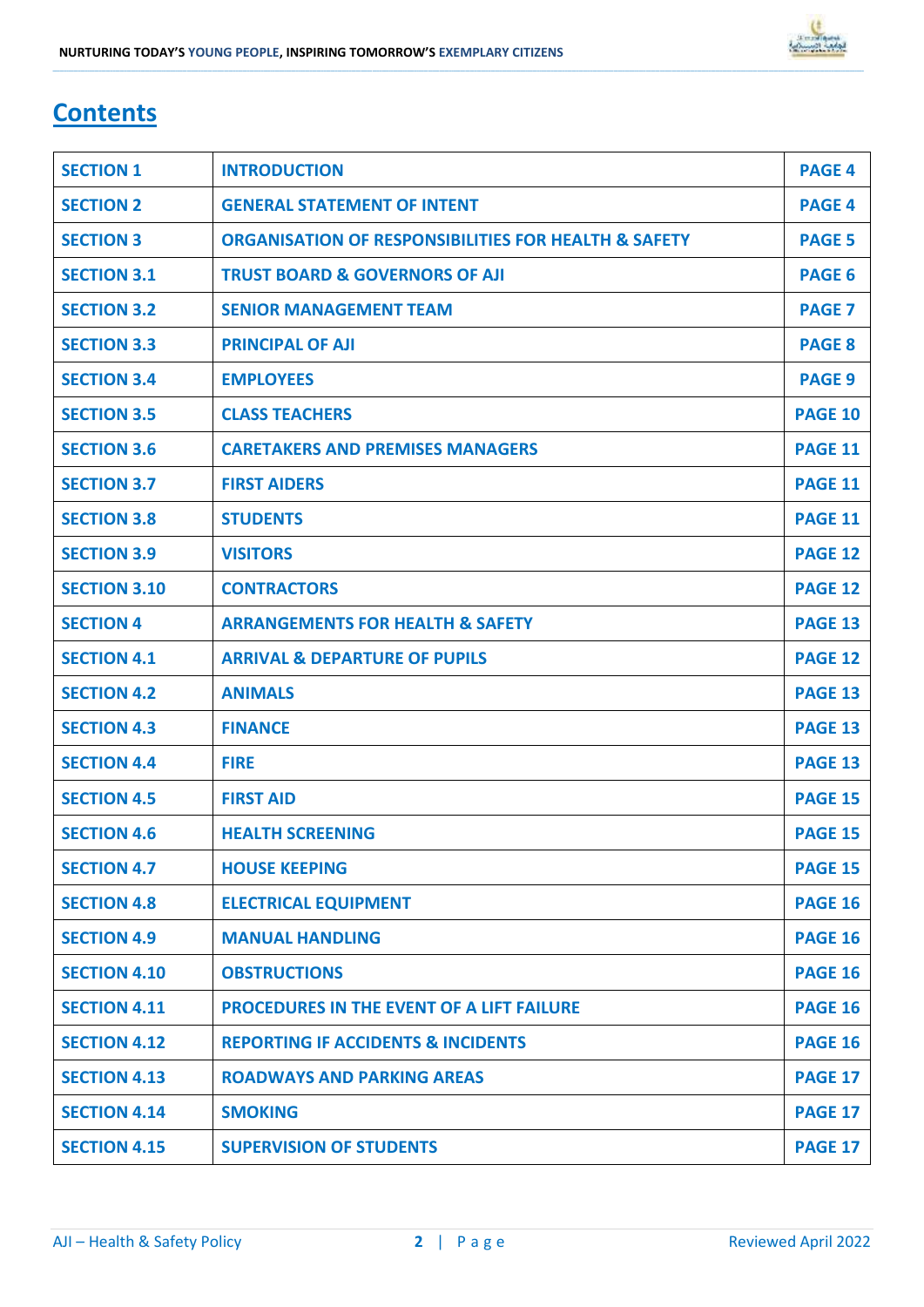| <b>SECTION 4.16</b> | <b>INTRUDERS</b>                        | <b>PAGE 18</b> |
|---------------------|-----------------------------------------|----------------|
| <b>SECTION 4.17</b> | <b>RISK ASSESSMENTS</b>                 | <b>PAGE 19</b> |
| <b>SECTION 5</b>    | <b>LABORATORY SAFETY POLICY</b>         | <b>PAGE 19</b> |
| <b>SECTION 5.1</b>  | <b>INTRODUCTION</b>                     | <b>PAGE 19</b> |
| <b>SECTION 5.2</b>  | <b>GENERAL PROTECTIVE MEASURES</b>      | <b>PAGE 19</b> |
| <b>SECTION 5.3</b>  | <b>WASTE DISPOSAL</b>                   | <b>PAGE 20</b> |
| <b>SECTION 5.4</b>  | <b>LABORATORY ACCIDENTS &amp; FIRES</b> | PAGE 20        |
| <b>SECTION 5.5</b>  | <b>ELECTRICAL EQUIPMENT</b>             | <b>PAGE 21</b> |
| <b>SECTION 5.6</b>  | <b>TRAINING</b>                         | <b>PAGE 21</b> |
| <b>SECTION 5.7</b>  | <b>GOOD LABORATORY PRACTISE (GLP)</b>   | <b>PAGE 21</b> |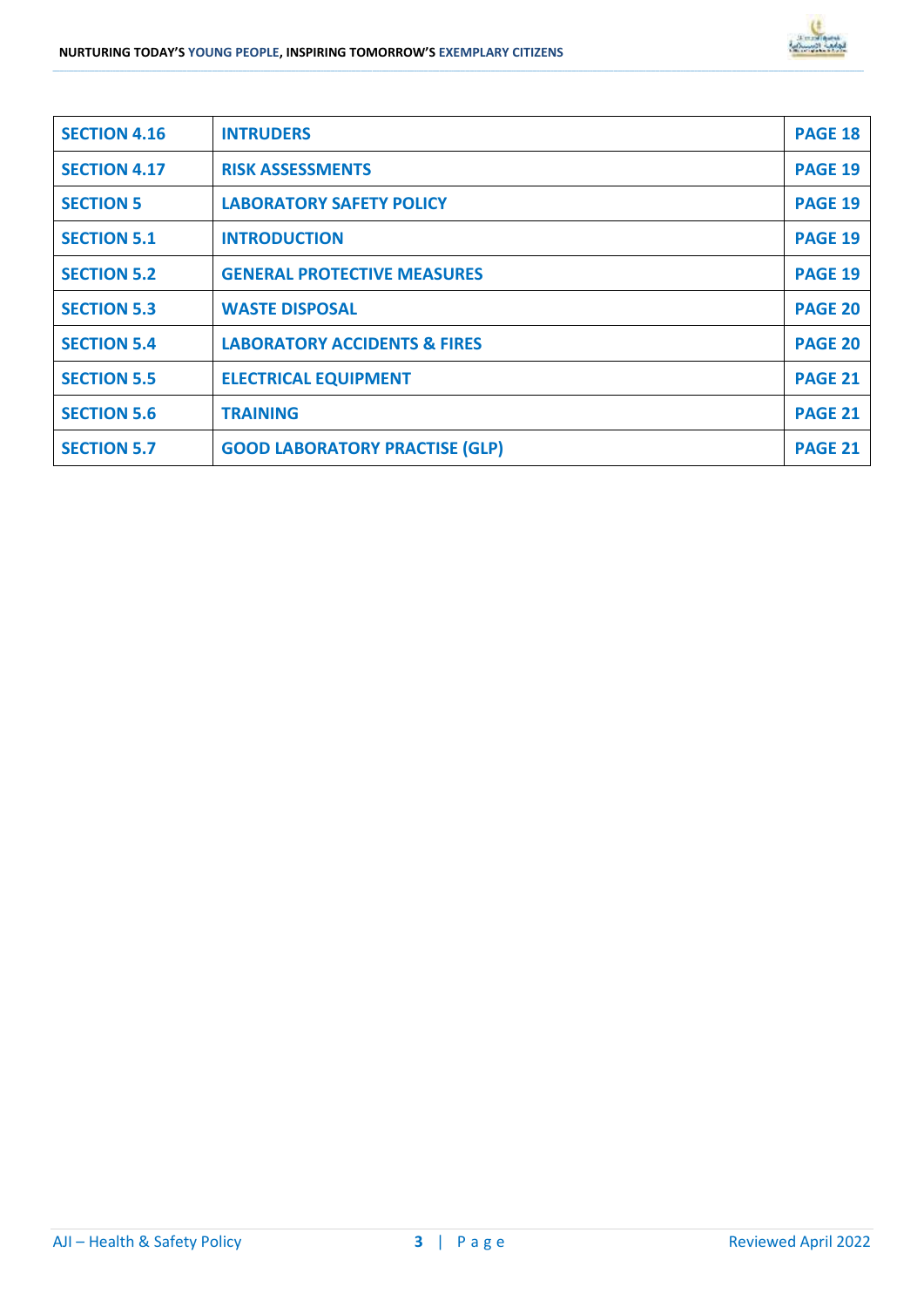

### **SECTION 1 – INTRODUCTION**

**\_\_\_\_\_\_\_\_\_\_\_\_\_\_\_\_\_\_\_\_\_\_\_\_\_\_\_\_\_\_\_\_\_\_\_\_\_\_\_\_\_\_\_\_\_\_\_\_\_\_\_\_\_\_\_\_\_\_\_\_\_\_\_\_\_\_\_\_\_\_\_\_\_\_\_\_\_\_\_\_\_\_\_\_\_\_\_\_\_\_\_\_\_\_\_\_\_\_\_\_\_\_\_\_\_\_\_\_\_\_\_\_\_\_\_\_\_\_\_\_\_\_\_\_\_\_\_\_\_\_\_\_\_\_\_\_\_\_\_\_\_\_\_\_\_\_\_\_\_\_\_\_\_\_\_\_\_\_\_\_\_\_\_\_\_\_\_\_\_\_\_\_\_\_\_\_\_\_\_\_\_\_\_\_\_\_\_\_\_\_\_\_\_\_\_\_\_\_\_\_\_\_\_\_\_\_\_\_\_\_\_\_\_\_\_\_\_\_\_\_\_\_\_\_\_\_\_\_\_\_\_\_\_\_\_\_\_\_\_\_\_\_\_\_\_\_\_\_\_\_\_\_\_\_\_\_\_\_\_\_\_\_\_\_\_\_\_\_\_\_\_\_\_\_\_\_\_\_\_\_\_\_\_\_\_\_\_\_\_\_\_\_\_\_\_\_\_\_\_\_\_\_\_\_\_\_\_\_\_\_\_\_\_\_\_\_\_\_\_\_\_\_\_\_\_\_\_\_\_\_\_\_\_\_\_\_\_\_\_\_\_\_\_\_\_\_\_\_\_\_**

Section 2(3) of the *Health & Safety at Work Act 1974* requires AJI to prepare and, as often as maybe appropriate, revise a written statement of this general policy with respect to the Health and Safety at work of its employees and the organization and arrangements for the time being in force for carrying out that policy and to bring the statement and any revision of it to the notice of all employees.

As the employer, the Board of Trustees and Governors carries the ultimate responsibility for Health and Safety.

In the case of AJI, The Senior Management team is charged with the detailed health and safety arrangements.

This Health and Safety policy outlines the steps that will be taken to ensure compliance with *the Health and Safety at Work Act (1974) and the Management of Health and Safety at Works regulations 1992*. The main requirement is for the institute so far as is reasonably practicable that the staff, students and visitors are not exposed to the risks affecting their colleagues and students do the same. The policy also takes into regard DfE guidance 'Health and Safety: Departmental Advice on Health and Safety for Schools' [DfE (Feb 2012)].

The document is issued to all members of staff, (full-time and part-time) who should familiarize themselves with its contents and to continue to practice safe and healthy working methods. They should ensure that their colleagues and students do the same.

This policy is regularly monitored to ensure that the objectives are achieved. It is reviewed and, if necessary, revised in the light of legislative or organizational changes.

Information on the hygiene of food and safe administration of medicines may be found in their relevant policies.

### **SECTION 2 – GENERAL STATEMENT OF INTENT**

AJI's, Trust Board and Governors will abide by its duties and responsibilities as an employer under the Health and Safety at Work Act, (1974) and will seek to implement the Act in all activities within its control.

AJI recognizes that effective health and safety management can contribute towards organizational performance by reducing injuries, ill health, unnecessary losses and liabilities. To this end, it will seek to create and maintain a positive health and safety culture that secures the commitment and participation of all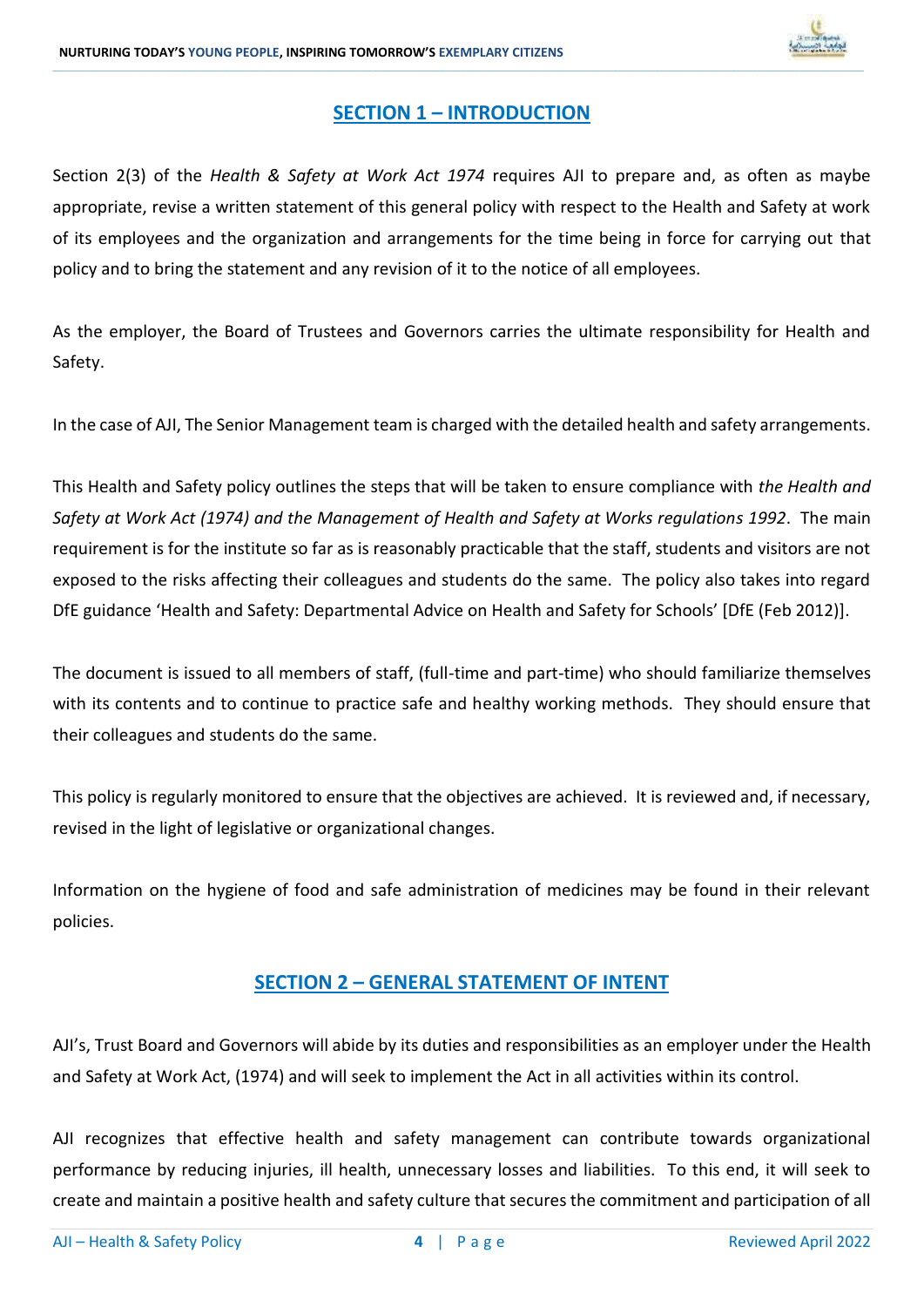

employees in attaining the highest standards of health and safety in the workplace.

The Institute identifies health and safety as a primary objective of its activities. To this end, it will endeavor, so far as is reasonably practicable, to conduct its activities without risk to health and safety of its employees and to those who may be affected by its activities.

**\_\_\_\_\_\_\_\_\_\_\_\_\_\_\_\_\_\_\_\_\_\_\_\_\_\_\_\_\_\_\_\_\_\_\_\_\_\_\_\_\_\_\_\_\_\_\_\_\_\_\_\_\_\_\_\_\_\_\_\_\_\_\_\_\_\_\_\_\_\_\_\_\_\_\_\_\_\_\_\_\_\_\_\_\_\_\_\_\_\_\_\_\_\_\_\_\_\_\_\_\_\_\_\_\_\_\_\_\_\_\_\_\_\_\_\_\_\_\_\_\_\_\_\_\_\_\_\_\_\_\_\_\_\_\_\_\_\_\_\_\_\_\_\_\_\_\_\_\_\_\_\_\_\_\_\_\_\_\_\_\_\_\_\_\_\_\_\_\_\_\_\_\_\_\_\_\_\_\_\_\_\_\_\_\_\_\_\_\_\_\_\_\_\_\_\_\_\_\_\_\_\_\_\_\_\_\_\_\_\_\_\_\_\_\_\_\_\_\_\_\_\_\_\_\_\_\_\_\_\_\_\_\_\_\_\_\_\_\_\_\_\_\_\_\_\_\_\_\_\_\_\_\_\_\_\_\_\_\_\_\_\_\_\_\_\_\_\_\_\_\_\_\_\_\_\_\_\_\_\_\_\_\_\_\_\_\_\_\_\_\_\_\_\_\_\_\_\_\_\_\_\_\_\_\_\_\_\_\_\_\_\_\_\_\_\_\_\_\_\_\_\_\_\_\_\_\_\_\_\_\_\_\_\_\_\_\_\_\_\_\_\_\_\_\_\_\_\_\_\_**

This general statement of the AJI's Health and Safety Policy will continue in force until amended.

### **It is the policy of AJI:**

- To ensure, so far as is reasonably practicable, the Health, safety and welfare at work of staff and students.
- To ensure the statuary duties of the institute are met at all times.
- To maintain clear procedures for action to be taken in the event of injury, and for the reporting of accidents and hazards.
- To maintain safe systems of work for staff and students.
- To maintain clear procedures for action to be taken in case of fire and other emergencies.
- To maintain the established procedures for joint consultation between Professional Representatives on health and safety, reviewing them when appropriate.
- To provide appropriate information, instruction, training and supervision to ensure the health and safety of staff and students.
- To maintain and improve a high degree of safety consciousness and responsible attitudes to health and safety throughout the institute.

AJI is committed to the health, safety and welfare of its employees and students, so far as is reasonably practicable. The institute fully accepts its responsibilities for other persons who may be affected by its activities and will ensure that statutory duties are met at all times.

### **SECTION 3 – ORAGNISATION OF RESPONSIBILITIES FOR HEALTH & SAFETY**

Every employee must co-operate within the institute to ensure that it complies with all its statutory duties. The successful implementation of this policy requires total commitment from all staff. Each individual has a legal obligation to take reasonable care for his or her own health and safety, and for the safety of other people who may be affected by his or her actions or omissions.

This Part of the Health and Safety Policy identifies the major duties and responsibilities of:

• AJI's Trust Board & Governors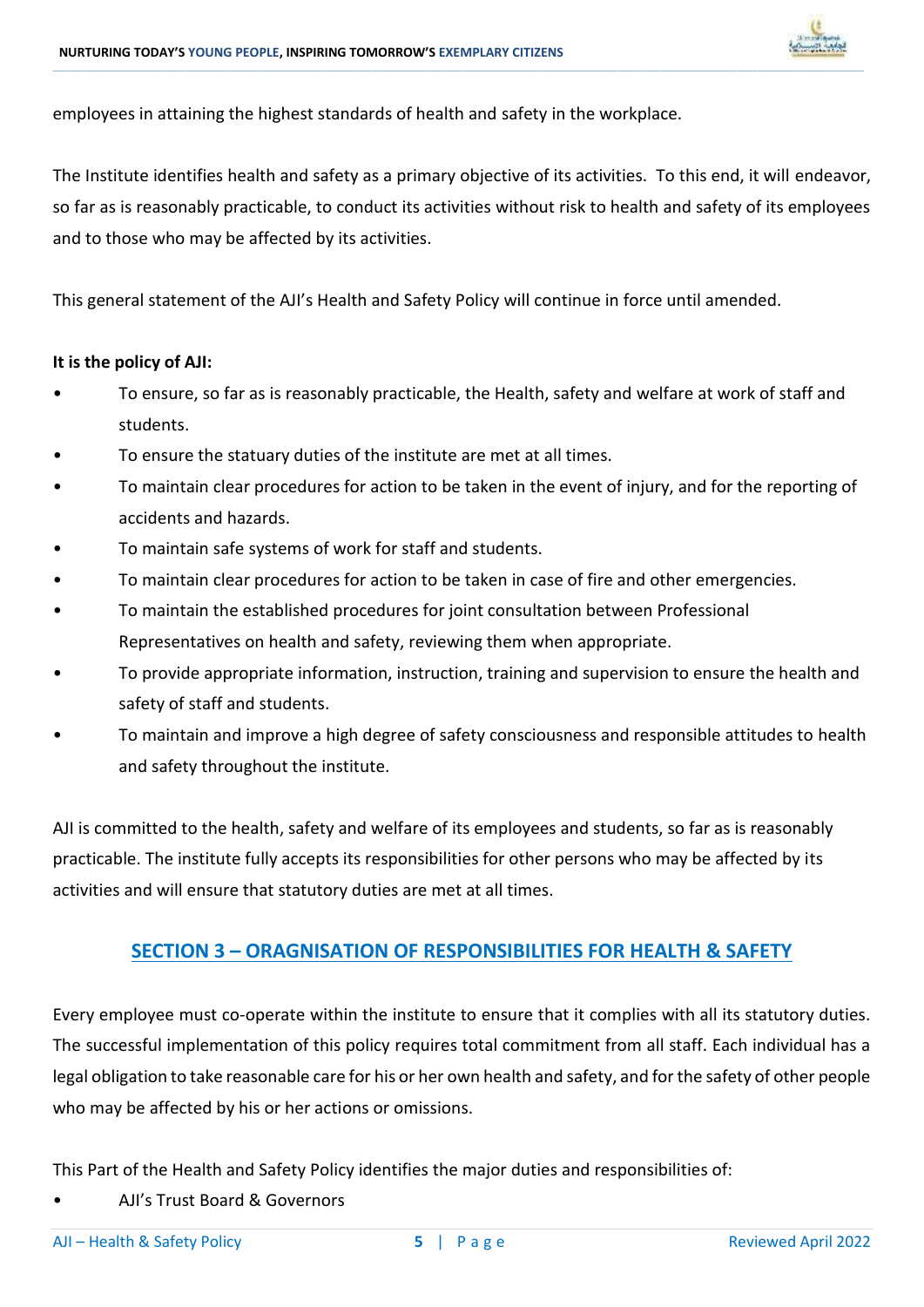

- Principal
- **Employees**
- Class Teachers and Admin Staff
- Caretakers and Premises Manager/Supervisors
- First Aiders
- **Students**
- Visitors
- **Contractors**

Detailed arrangements outlining specific activities and tasks within the Institute, the person responsible and the location of equipment are published separately.

**\_\_\_\_\_\_\_\_\_\_\_\_\_\_\_\_\_\_\_\_\_\_\_\_\_\_\_\_\_\_\_\_\_\_\_\_\_\_\_\_\_\_\_\_\_\_\_\_\_\_\_\_\_\_\_\_\_\_\_\_\_\_\_\_\_\_\_\_\_\_\_\_\_\_\_\_\_\_\_\_\_\_\_\_\_\_\_\_\_\_\_\_\_\_\_\_\_\_\_\_\_\_\_\_\_\_\_\_\_\_\_\_\_\_\_\_\_\_\_\_\_\_\_\_\_\_\_\_\_\_\_\_\_\_\_\_\_\_\_\_\_\_\_\_\_\_\_\_\_\_\_\_\_\_\_\_\_\_\_\_\_\_\_\_\_\_\_\_\_\_\_\_\_\_\_\_\_\_\_\_\_\_\_\_\_\_\_\_\_\_\_\_\_\_\_\_\_\_\_\_\_\_\_\_\_\_\_\_\_\_\_\_\_\_\_\_\_\_\_\_\_\_\_\_\_\_\_\_\_\_\_\_\_\_\_\_\_\_\_\_\_\_\_\_\_\_\_\_\_\_\_\_\_\_\_\_\_\_\_\_\_\_\_\_\_\_\_\_\_\_\_\_\_\_\_\_\_\_\_\_\_\_\_\_\_\_\_\_\_\_\_\_\_\_\_\_\_\_\_\_\_\_\_\_\_\_\_\_\_\_\_\_\_\_\_\_\_\_\_\_\_\_\_\_\_\_\_\_\_\_\_\_\_\_\_\_\_\_\_\_\_\_\_\_\_\_\_\_\_\_**

### **SECTION 3.1 – TRUST BOARD & GOVERNORS OF AJI**

The Education Reform Act, 1988 gives the Trust Board and Governors important powers and duties in controlling The Institutes Budgets and Premises and managing The Institute including health, safety and welfare responsibilities towards employees, pupils and visitors. In particular, the Trust Board and Governors are responsible for ensuring a Health and Safety Management System is in place within the Institute and for defining, implementing, administering and revising a Health and Safety Policy which relates to work activities within the educational establishment and premises. Such a system will ensure:

- 1 A clear written policy statement is created and that the policy states the organization and arrangements for implementing this.
- 2 That they promote and monitor the execution and effectiveness of this Policy, within the establishments and operations for which they are responsible.
- 3 That a review of the Institute's Health and Safety Policy and performance takes place annually and action on the review's findings takes place.
- 4 That, as their responsibility for performance is continuous, issues arising during the year i.e. between annual reviews are actioned as necessary.
- 5 That they consult, as appropriate, with students, parents, Union and non-Union staff members on issues relating to their health, safety and welfare.
- 6 That, as far as is reasonable, that the Principal and other employees of AJI are aware of their duties, properly interpret, and take action to meet their duties under the Health and Safety at Work Act (1974) and its subordinate legislation.
- 7 That specific duties and functions for health, safety and welfare are allocated to individuals who should receive specific, relevant information and training in order to ensure competence.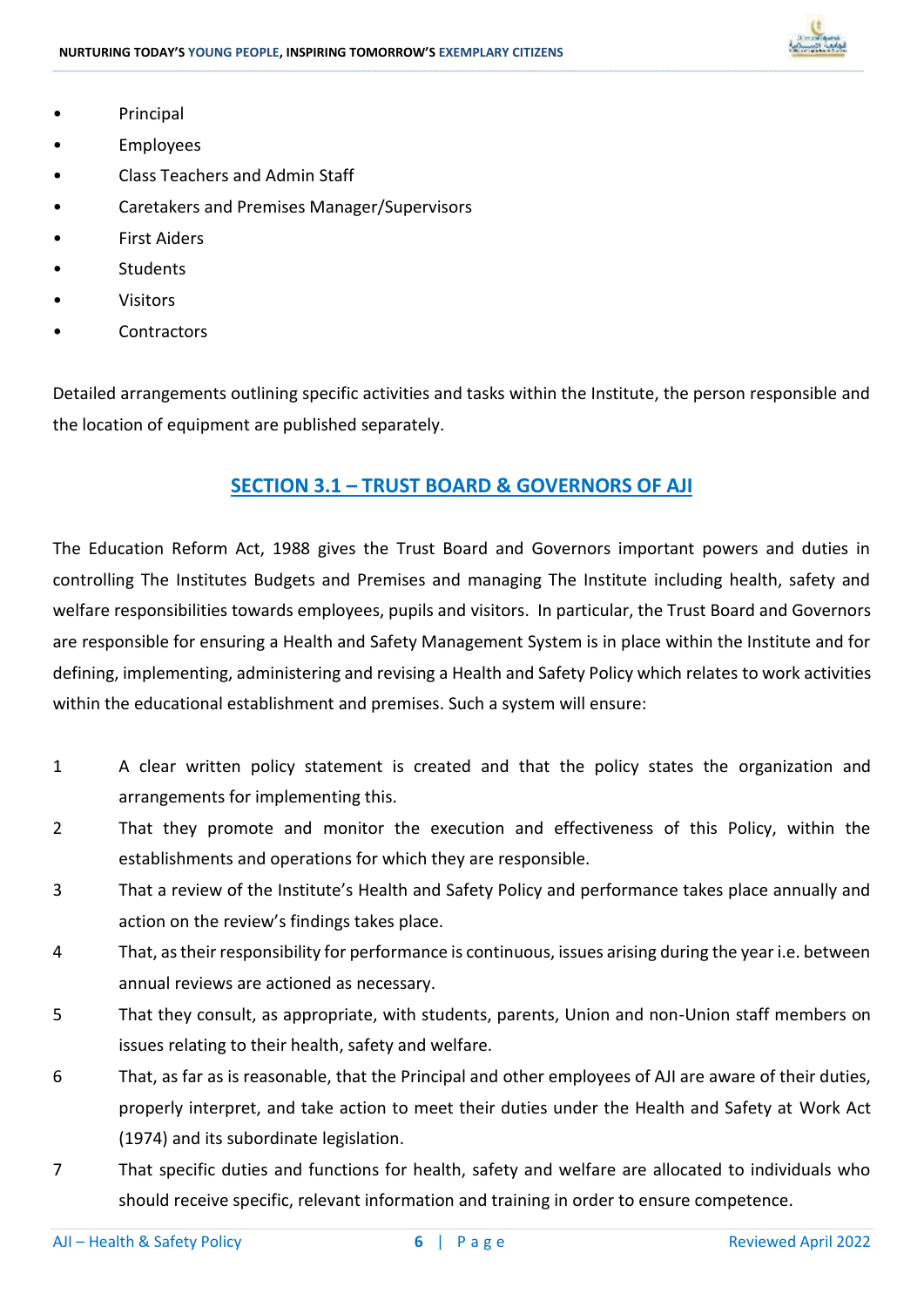

8 That they ensure that all staff within the Institute receive information, instructions, training and supervision necessary for their Health and Safety, with any training needs on health and safety matters identified and satisfied as part of a written staff development programme.

- 9 That all premises, plant and equipment at the establishment for which they are responsible are safe and properly maintained, and that safe systems of work be set and followed.
- 10 That where hazards are identified, risk assessments are carried out, so that priorities can be determined and reviewed for the implementation of preventative and protective measures.
- 11 That information is displayed throughout the Institute confirming who has specific duties/functions for health, safety and welfare.
- 12 The involvement of everyone in making the Policy work.
- 13 That personnel have sufficient experience, knowledge and training to perform the tasks required of them.
- 14 That they specify who is responsible and the arrangements for identifying hazards, undertaking risk assessments and implementing appropriate control measures.
- 15 That where resources are required in order to implement specific control measures, priority is given to those hazards presenting the highest risk.
- 16 That everyone has sufficient information about the risks they run and the preventative measures they should take to minimize the risks.
- 17 The visible demonstration of commitment to achieving a high standard of health and safety performance within the Institute and the development of a positive attitude to health and safety among staff and pupils.
- 18 That health and safety performance is measured by the use of inspections, checks and the recording of accidents.
- 19 That proper documented health and safety objectives are established at each relevant function and level within the establishment and that such objectives are quantified wherever practicable.
- 20 That they consult with Health and Safety specialists in resolving any health, safety or welfare problems.
- 21 That they consult with properly appointed Union and non-Union staff representatives on issues relating to their members' health, safety and welfare and communicate with such staff representatives the outcome of any safety audits, inspections and risk assessments which may affect the working conditions and/or practices of staff within the Institute.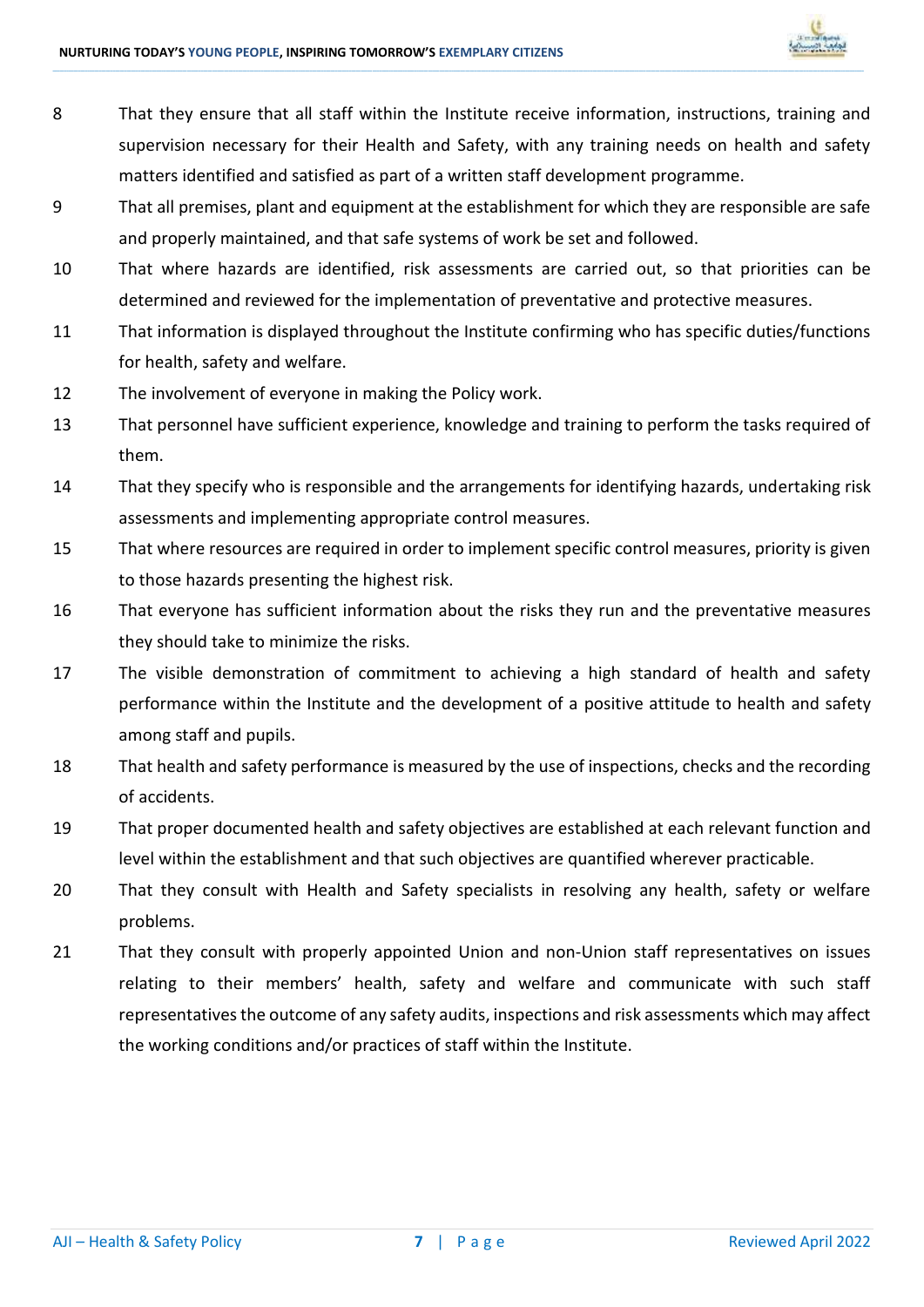

### **SECTION 3.2 – MANAGEMENT TEAM**

**\_\_\_\_\_\_\_\_\_\_\_\_\_\_\_\_\_\_\_\_\_\_\_\_\_\_\_\_\_\_\_\_\_\_\_\_\_\_\_\_\_\_\_\_\_\_\_\_\_\_\_\_\_\_\_\_\_\_\_\_\_\_\_\_\_\_\_\_\_\_\_\_\_\_\_\_\_\_\_\_\_\_\_\_\_\_\_\_\_\_\_\_\_\_\_\_\_\_\_\_\_\_\_\_\_\_\_\_\_\_\_\_\_\_\_\_\_\_\_\_\_\_\_\_\_\_\_\_\_\_\_\_\_\_\_\_\_\_\_\_\_\_\_\_\_\_\_\_\_\_\_\_\_\_\_\_\_\_\_\_\_\_\_\_\_\_\_\_\_\_\_\_\_\_\_\_\_\_\_\_\_\_\_\_\_\_\_\_\_\_\_\_\_\_\_\_\_\_\_\_\_\_\_\_\_\_\_\_\_\_\_\_\_\_\_\_\_\_\_\_\_\_\_\_\_\_\_\_\_\_\_\_\_\_\_\_\_\_\_\_\_\_\_\_\_\_\_\_\_\_\_\_\_\_\_\_\_\_\_\_\_\_\_\_\_\_\_\_\_\_\_\_\_\_\_\_\_\_\_\_\_\_\_\_\_\_\_\_\_\_\_\_\_\_\_\_\_\_\_\_\_\_\_\_\_\_\_\_\_\_\_\_\_\_\_\_\_\_\_\_\_\_\_\_\_\_\_\_\_\_\_\_\_\_\_\_\_\_\_\_\_\_\_\_\_\_\_\_\_\_**

The management Team has the responsibility for the management of the health and safety of all employees, students and visitors using the premises of the institute. He may, however, delegate the authority for carrying out the policy to any of the employees to manage health and safety of their respective areas.

### **SECTION 3.3 – PRINCIPAL OF AJI**

The Principal has responsibility for the day-to-day development, organization and implementation of safe working practices and conditions for all staff, students and visitors. The Principal will take all reasonably practicable steps to ensure that the Health and Safety policy is implemented. He will:

- 1 Implement this Policy within the establishments or undertakings for which he is responsible.
- 2 Assist the Board of Trustees and Governors with the production of an Internal Policy document stating the organizational and other arrangements for implementing this Policy.
- 3 Ensure that all members of staff have sufficient information, instruction and training to enable them to effectively carry out their duties and responsibilities as required by this Policy, and the provisions of the Health and Safety at Work Act (1974), and its subordinate legislation.
- 4 Ensure that newly appointed staff (as part of their Induction Program), temporary staff volunteer helpers and other workers receive sufficient information, instruction and training to enable them to effectively carry out their duties and responsibilities as required by this Policy, and the provisions of the Health and Safety at Work Act (1974), and its subordinate legislation. Particular attention should be paid to staff who are contracted to work within the establishment but who are not directly employed by the Institute e.g. catering and learning support staff.
- 5 Be the focal point for reference on health, safety and welfare matters and give advice or indicate sources of advice. Any health and safety problems for which he/she is unable to provide a solution should be referred in the first instance to the Governing Body.
- 6 Co-ordinate the implementation of the Board of trustees' & Governors' health, safety and welfare procedures in the Institute.
- 7 Make clear any duties in respect of health and safety that are delegated to members of staff.
- 8 Stop any practices or the use of any plant, tools, equipment, machinery, facilities, areas of the site or buildings etc., that he considers to be unsafe until satisfied as to their safety.
- 9 Put in place procedures to monitor the health and safety performance of the Institute.
- 10 Make, or arrange for risk assessments of the premises and working practices to be undertaken, recorded and reviewed on a regular basis, and ensure that he/she is kept informed of accidents and hazardous situations.
- 11 To receive and respond positively to health and safety problems reported to them by their staff and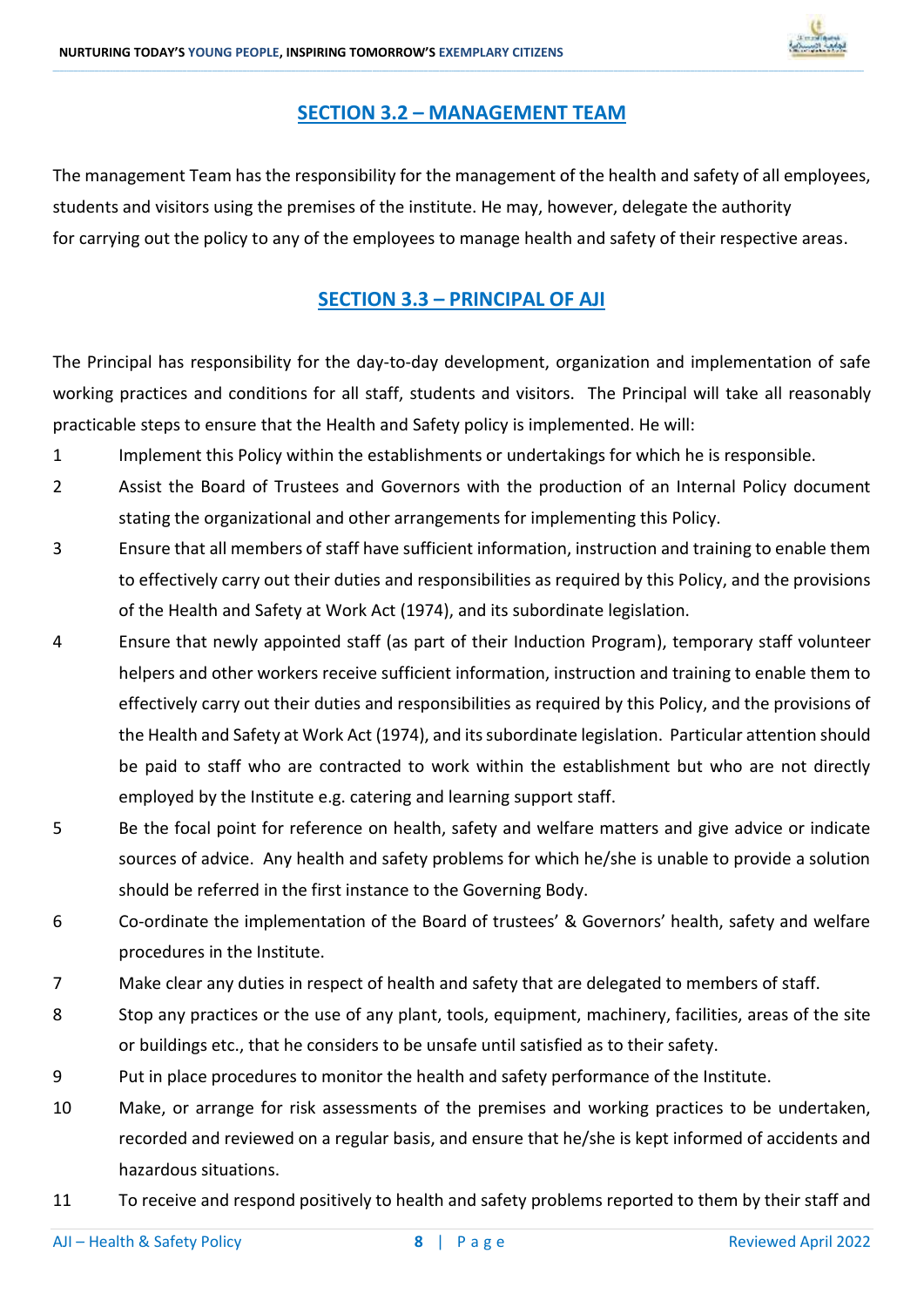

to generate co-operation from all employees under their direction.

12 Ensure that all accidents are reported (in accordance with DCSF requirements), investigated and any remedial actions required are taken or requested.

**\_\_\_\_\_\_\_\_\_\_\_\_\_\_\_\_\_\_\_\_\_\_\_\_\_\_\_\_\_\_\_\_\_\_\_\_\_\_\_\_\_\_\_\_\_\_\_\_\_\_\_\_\_\_\_\_\_\_\_\_\_\_\_\_\_\_\_\_\_\_\_\_\_\_\_\_\_\_\_\_\_\_\_\_\_\_\_\_\_\_\_\_\_\_\_\_\_\_\_\_\_\_\_\_\_\_\_\_\_\_\_\_\_\_\_\_\_\_\_\_\_\_\_\_\_\_\_\_\_\_\_\_\_\_\_\_\_\_\_\_\_\_\_\_\_\_\_\_\_\_\_\_\_\_\_\_\_\_\_\_\_\_\_\_\_\_\_\_\_\_\_\_\_\_\_\_\_\_\_\_\_\_\_\_\_\_\_\_\_\_\_\_\_\_\_\_\_\_\_\_\_\_\_\_\_\_\_\_\_\_\_\_\_\_\_\_\_\_\_\_\_\_\_\_\_\_\_\_\_\_\_\_\_\_\_\_\_\_\_\_\_\_\_\_\_\_\_\_\_\_\_\_\_\_\_\_\_\_\_\_\_\_\_\_\_\_\_\_\_\_\_\_\_\_\_\_\_\_\_\_\_\_\_\_\_\_\_\_\_\_\_\_\_\_\_\_\_\_\_\_\_\_\_\_\_\_\_\_\_\_\_\_\_\_\_\_\_\_\_\_\_\_\_\_\_\_\_\_\_\_\_\_\_\_\_\_\_\_\_\_\_\_\_\_\_\_\_\_\_\_**

- 13 Ensure that procedures and appropriate contacts with external services are established and are in place for all individuals to follow in the case of situations presenting serious and imminent danger e.g. fire, chemical explosion etc.
- 14 Review from time to time:
- the emergency procedures.
- the provision of first aid in the Madrasah.
- the risk assessments.
- 15 Review regularly, the dissemination of health and safety information in the Institute paying particular attention to newly appointed and temporary staff, volunteer helpers, students and other users of the premises.
- 16 Ensure that all equipment used in the Institute is adequately maintained and inspected in accordance with the "Provision and Use of Work Equipment" guidance and procedures contained in the Departmental Health and Safety Advice Manual.
- 17 Report to the Governing Body at least annually on the health and safety performance of the Institute.
- 18 Consult, as appropriate, with staff on issues relating to their health, safety and welfare, and communicate the outcome of any safety audits, inspections and risk assessments which may affect the working conditions and/or practices of those staff.
- 19 Ensure that contractors on the site for which they are responsible are made aware of this Policy and the Establishment's Internal Policy and that health and safety matters are formally discussed at any pre-contract site meetings.
- 20. Ensure, as far as is reasonably practicable, that the health, safety and welfare of pupils/students, visitors and members of the public are safeguarded.

### **SECTION 3.4 – EMPLOYEES**

The Health and Safety at Work Act (1974) states – "It shall be the duty of every employee whilst at work:

- a to take reasonable care for the health and safety of him/herself and of any other persons who may be affected by his acts or omissions at work.
- b and as regards to any duty or requirement imposed on his/her employer or any other person by or under and of the relevant statutory provisions, to co-operate with him/her so far as it is necessary to enable that duty or requirement to be performed or complied with."

The Act also states "No person shall intentionally or recklessly interfere with or misuse anything provided in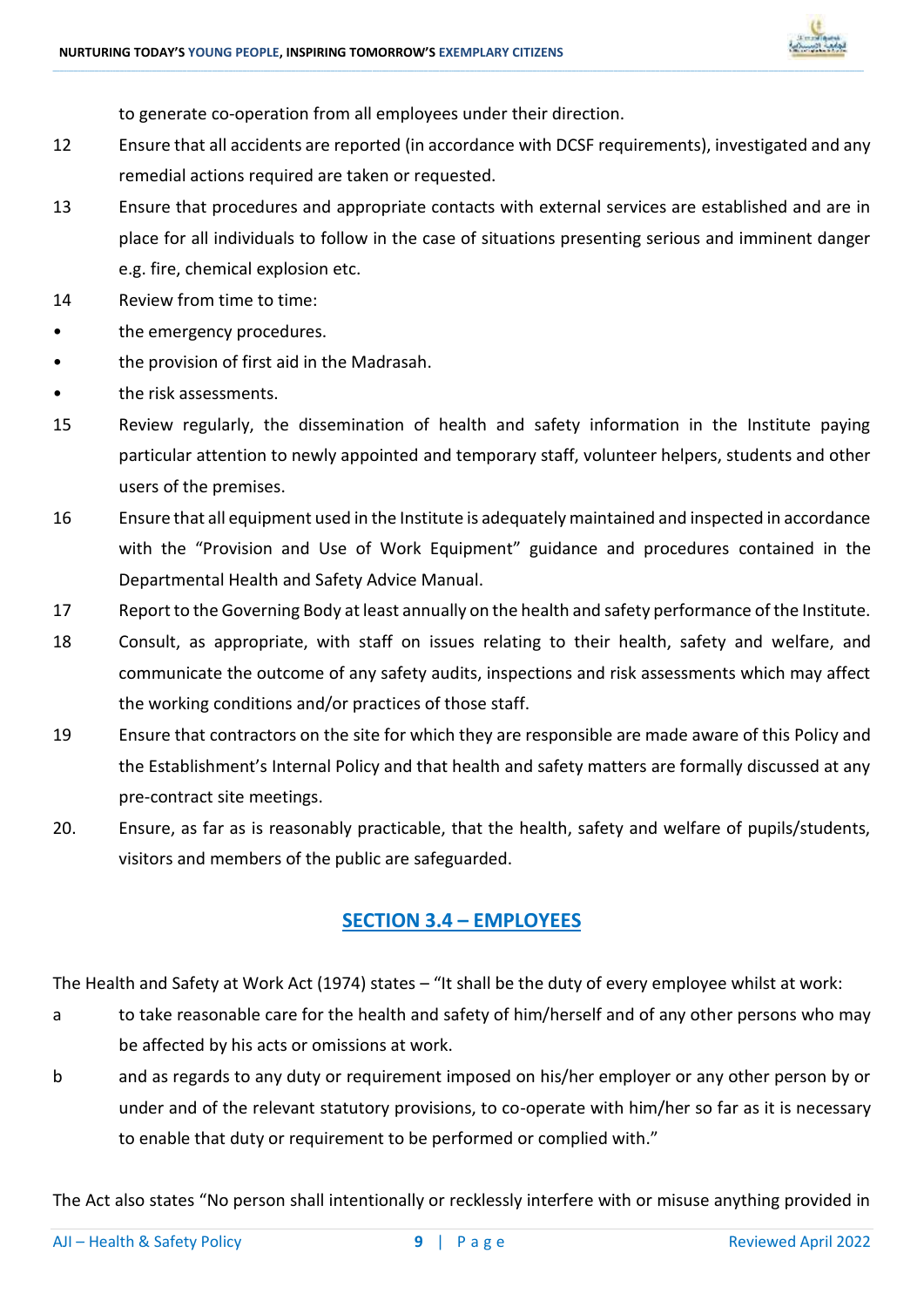the interest of health, safety or welfare in pursuance of any of the relevant statutory provisions."

• Have a general responsibility for the application of the Institute Health and Safety Policy, to their own department or area of work and are directly responsible to the Head for the application of existing safety measures and procedures within that department/area of work. Advice or instructions given by the Authority and the Head, including the relevant parts of this statement, shall be observed.

**\_\_\_\_\_\_\_\_\_\_\_\_\_\_\_\_\_\_\_\_\_\_\_\_\_\_\_\_\_\_\_\_\_\_\_\_\_\_\_\_\_\_\_\_\_\_\_\_\_\_\_\_\_\_\_\_\_\_\_\_\_\_\_\_\_\_\_\_\_\_\_\_\_\_\_\_\_\_\_\_\_\_\_\_\_\_\_\_\_\_\_\_\_\_\_\_\_\_\_\_\_\_\_\_\_\_\_\_\_\_\_\_\_\_\_\_\_\_\_\_\_\_\_\_\_\_\_\_\_\_\_\_\_\_\_\_\_\_\_\_\_\_\_\_\_\_\_\_\_\_\_\_\_\_\_\_\_\_\_\_\_\_\_\_\_\_\_\_\_\_\_\_\_\_\_\_\_\_\_\_\_\_\_\_\_\_\_\_\_\_\_\_\_\_\_\_\_\_\_\_\_\_\_\_\_\_\_\_\_\_\_\_\_\_\_\_\_\_\_\_\_\_\_\_\_\_\_\_\_\_\_\_\_\_\_\_\_\_\_\_\_\_\_\_\_\_\_\_\_\_\_\_\_\_\_\_\_\_\_\_\_\_\_\_\_\_\_\_\_\_\_\_\_\_\_\_\_\_\_\_\_\_\_\_\_\_\_\_\_\_\_\_\_\_\_\_\_\_\_\_\_\_\_\_\_\_\_\_\_\_\_\_\_\_\_\_\_\_\_\_\_\_\_\_\_\_\_\_\_\_\_\_\_\_\_\_\_\_\_\_\_\_\_\_\_\_\_\_\_\_**

- Shall, where necessary, establish and maintain safe working procedures including arrangements for ensuring, as far as is reasonably practicable, safety and absence or risk to health in connection with the use, handling storage and transport of articles and substances, (e.g. chemicals, boiling water, duplicating fluid, guillotines); they should also refer to documents produced for these products under the COSHH Regulations.
- Shall resolve any health and safety problems any member of staff may refer to them and refer to the Head any of these problems for which they cannot achieve a satisfactory solution within the resources available to them.
- Shall carry out a regular safety inspection of the activities for which they are responsible and, where necessary, submit a report to the Head.
- Shall ensure, as far as is reasonably practicable, the provision of sufficient information, instruction, training and supervision to enable other employees and students to avoid hazards and contribute positively to their own safety and health at work.
- Shall, where appropriate, seek the advice and guidance of the relevant Adviser or Officer of the Authority.
- Shall propose to the Head, requirements for safety equipment and on additions or improvements to plant, tools, equipment or machinery which are dangerous or potentially so.

### **SECTION 3.5 – CLASS TEACHERS**

The class teacher is responsible for the safety of students whilst in classrooms, workshops and laboratories; this has been a statutory duty since 1987.

Where class teachers have concerns regarding the various safety issues for example class sizes, condition of equipment etc. they should discuss the problems with the Principal before the lesson. Class Teachers should:

- Liaise with and recommend to the Principal, any safety issues and hazards such as class sizes, condition of equipment and also recommend additions and discuss improvements that can be implemented.
- Ensure that before the lesson, by carrying out a risk assessment, that all protective clothing, guards, screens, etc. plus any special safety procedures are available and will be used.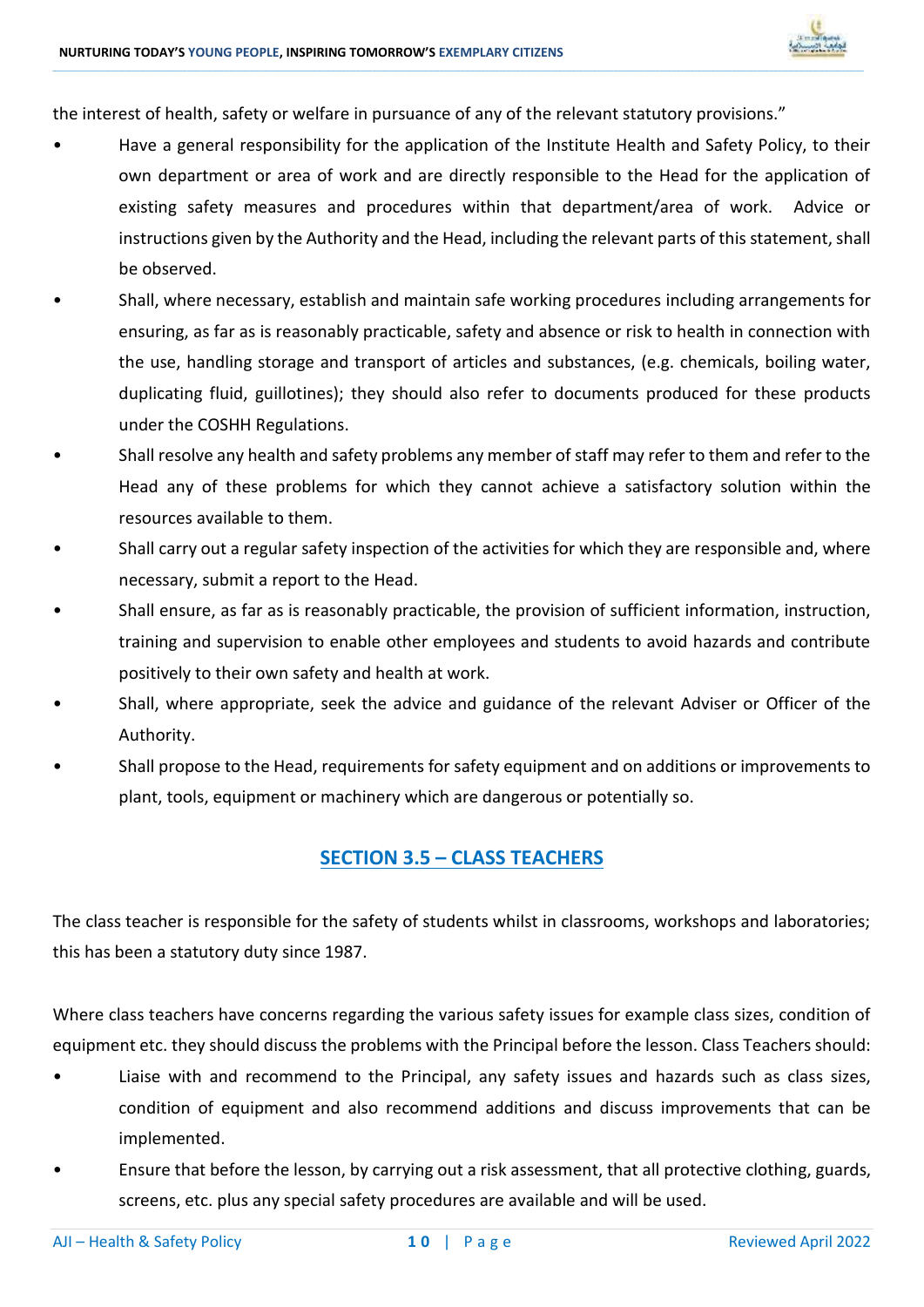

- They personally should follow safe procedures and working practices.
- Know the various safety procedures in their teaching areas including the location of any safety equipment, they should ensure that all the procedures are followed.

**\_\_\_\_\_\_\_\_\_\_\_\_\_\_\_\_\_\_\_\_\_\_\_\_\_\_\_\_\_\_\_\_\_\_\_\_\_\_\_\_\_\_\_\_\_\_\_\_\_\_\_\_\_\_\_\_\_\_\_\_\_\_\_\_\_\_\_\_\_\_\_\_\_\_\_\_\_\_\_\_\_\_\_\_\_\_\_\_\_\_\_\_\_\_\_\_\_\_\_\_\_\_\_\_\_\_\_\_\_\_\_\_\_\_\_\_\_\_\_\_\_\_\_\_\_\_\_\_\_\_\_\_\_\_\_\_\_\_\_\_\_\_\_\_\_\_\_\_\_\_\_\_\_\_\_\_\_\_\_\_\_\_\_\_\_\_\_\_\_\_\_\_\_\_\_\_\_\_\_\_\_\_\_\_\_\_\_\_\_\_\_\_\_\_\_\_\_\_\_\_\_\_\_\_\_\_\_\_\_\_\_\_\_\_\_\_\_\_\_\_\_\_\_\_\_\_\_\_\_\_\_\_\_\_\_\_\_\_\_\_\_\_\_\_\_\_\_\_\_\_\_\_\_\_\_\_\_\_\_\_\_\_\_\_\_\_\_\_\_\_\_\_\_\_\_\_\_\_\_\_\_\_\_\_\_\_\_\_\_\_\_\_\_\_\_\_\_\_\_\_\_\_\_\_\_\_\_\_\_\_\_\_\_\_\_\_\_\_\_\_\_\_\_\_\_\_\_\_\_\_\_\_\_\_\_\_\_\_\_\_\_\_\_\_\_\_\_\_\_\_**

- Control and supervise the students and ensure that safety rules and protective equipment are followed and used.
- Ensure that safety instructions are clear and understood and check frequently that they are being followed.

### **SECTION 3.6 – CARETAKERS AND PREMISES MANAGERS**

Caretakers and the Premises Manager are key members of the Institute staff in that they are often the first persons to notice health and safety hazards, and the Premises Manager is the 'contact person' for reporting faults and for liaising with contractors on site.

Their role within the Institute's safety arrangements should be clearly defined and all staff made aware of this role. Caretakers should follow the health and safety methods of working detailed in the Section 3 of this health and safety manual.

### **SECTION 3.7 – FIRST AIDERS**

The Institute must have at least one First Aider who can provide trained support in the event of an accident or illness to any employee, and non-employee. Where the risk of injury is identified as significant, such as during PE lessons and within DT Workshops and Science labs, access to a First Aider and first aid equipment must be readily available (including provision of a wash basin or sterile water).

### **SECTION 3.8 – STUDENTS**

Students are expected to:

- Exercise personal responsibility for the safety of self and class-mates.
- Wear the correct clothing consistent with safety and/or hygiene (this would preclude unsuitable footwear, knives and other items considered dangerous).
- Follow all the safety rules of the Institute and in particular the instructions of teaching staff given in an emergency.
- Only use, and not willfully misuse, neglect or interfere with things provided for his/her safety.

NB: It is essential that all students and parents are made aware of the requirements of this section.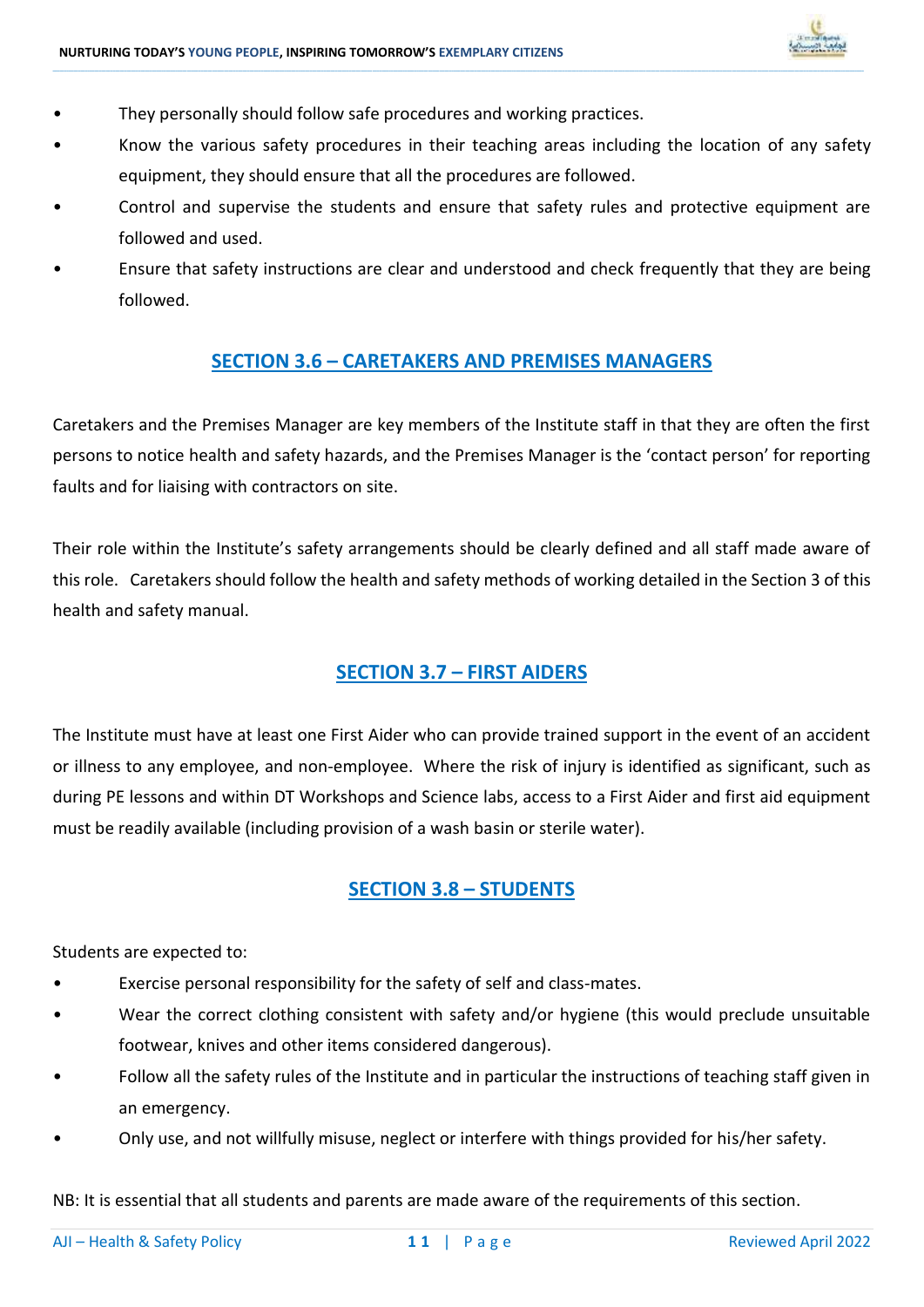

### **SECTION 3.9 -VISITORS**

**\_\_\_\_\_\_\_\_\_\_\_\_\_\_\_\_\_\_\_\_\_\_\_\_\_\_\_\_\_\_\_\_\_\_\_\_\_\_\_\_\_\_\_\_\_\_\_\_\_\_\_\_\_\_\_\_\_\_\_\_\_\_\_\_\_\_\_\_\_\_\_\_\_\_\_\_\_\_\_\_\_\_\_\_\_\_\_\_\_\_\_\_\_\_\_\_\_\_\_\_\_\_\_\_\_\_\_\_\_\_\_\_\_\_\_\_\_\_\_\_\_\_\_\_\_\_\_\_\_\_\_\_\_\_\_\_\_\_\_\_\_\_\_\_\_\_\_\_\_\_\_\_\_\_\_\_\_\_\_\_\_\_\_\_\_\_\_\_\_\_\_\_\_\_\_\_\_\_\_\_\_\_\_\_\_\_\_\_\_\_\_\_\_\_\_\_\_\_\_\_\_\_\_\_\_\_\_\_\_\_\_\_\_\_\_\_\_\_\_\_\_\_\_\_\_\_\_\_\_\_\_\_\_\_\_\_\_\_\_\_\_\_\_\_\_\_\_\_\_\_\_\_\_\_\_\_\_\_\_\_\_\_\_\_\_\_\_\_\_\_\_\_\_\_\_\_\_\_\_\_\_\_\_\_\_\_\_\_\_\_\_\_\_\_\_\_\_\_\_\_\_\_\_\_\_\_\_\_\_\_\_\_\_\_\_\_\_\_\_\_\_\_\_\_\_\_\_\_\_\_\_\_\_\_\_\_\_\_\_\_\_\_\_\_\_\_\_\_\_\_**

The Health and Safety at Work Act, (1974) imposes a general duty of care on most people associated with work activities. Everyone employed in educational establishments is protected by the Act and employers have an obligation to ensure, as far as is reasonably practicable, that persons NOT EMPLOYED by them who may be affected by their activities are not exposed by their actions to health or safety risks within the Institute premises. (Health and Safety at Work Act, 1974 Section 3).

Visitors should report to the Institutes Main Office on arrival at the Institute, they should be required to observe the safety rules of the Institute, in particular parents helping out in Institute should be made aware of the health and safety arrangements applicable to them through the Teacher to whom they are assigned, and should not be asked to carry out tasks for which they are not 'competent', trained or authorized for.

In addition, the 'Occupiers Liability Act 1957' introduced a 'common duty of care' which an occupier owes to all visitors other than trespassers. This duty required him/her to see that visitors were reasonably safe in using the premises for the purpose for which they were invited, or permitted to be there. In 1984 the Occupiers Liability Act was updated and occupiers must also take reasonable care to see that trespassers do not suffer personal injury whilst on the premises.

### **SECTION 3.10 – CONTRACTORS**

Contractors should report to the Institute Main Office on arrival at the Institute and outside contractors working on educational premises are required to ensure safe working practices by their employers under the provision of the Health and Safety at Work Act, and must pay due regard to the safety of all persons using those premises in accordance with Section 3 and 4 of the Health and Safety at Work Act. They should also inform the Institute of any hazardous operations they intend to carry out and liaise with the appropriate person on site regarding this work. They should also have available COSHH assessments for any substances they intend to use.

In instances where the contractor creates hazardous conditions and refuses to eliminate them, The Principal must take actions as are necessary to prevent persons in his/her care from risk of injury. For further information, please refer to See Section 3 of this manual – Contractors in Academies.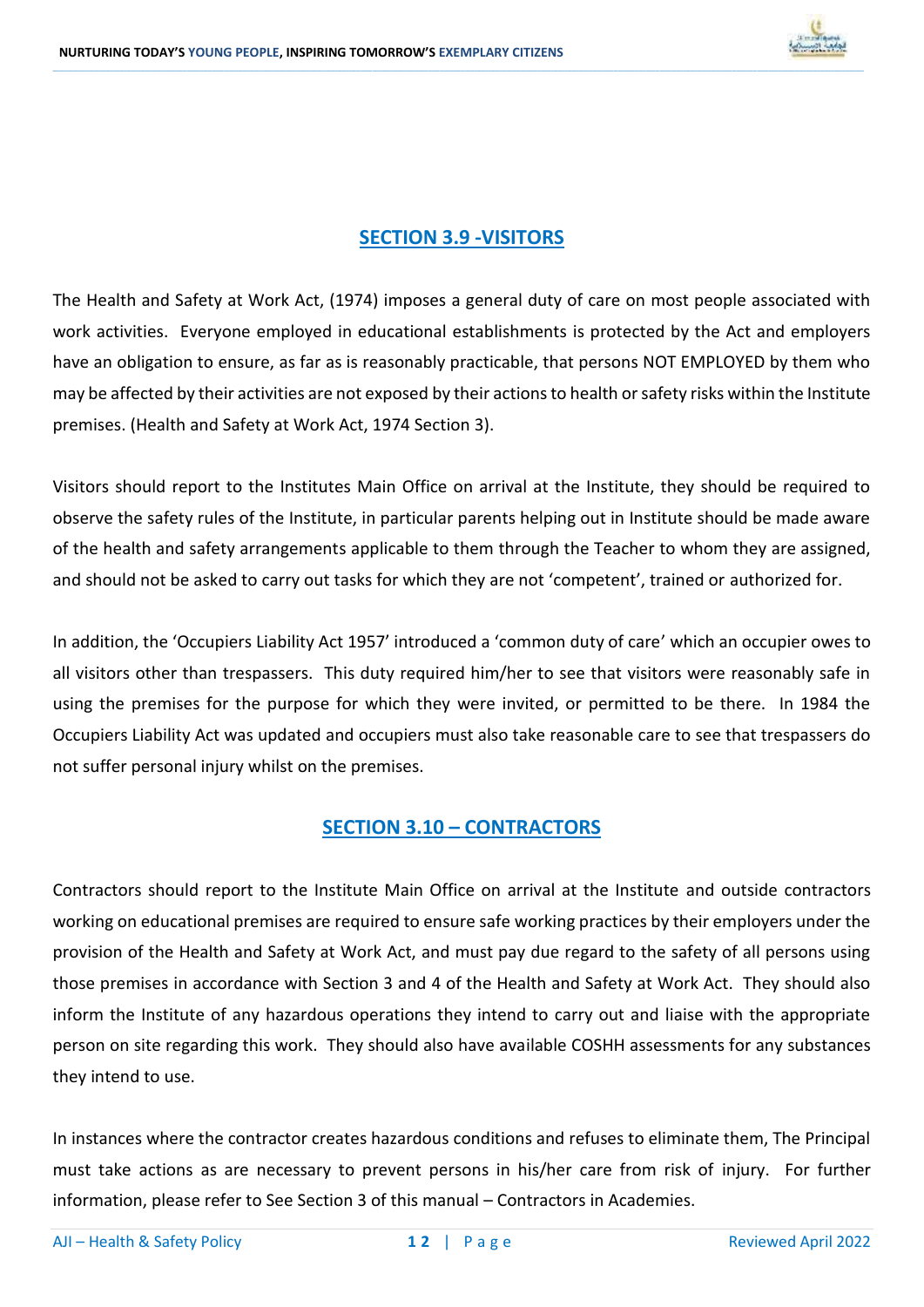

### **SECTION 4 – ARRANGEMENTS FOR HEALTH & SAFETY**

**\_\_\_\_\_\_\_\_\_\_\_\_\_\_\_\_\_\_\_\_\_\_\_\_\_\_\_\_\_\_\_\_\_\_\_\_\_\_\_\_\_\_\_\_\_\_\_\_\_\_\_\_\_\_\_\_\_\_\_\_\_\_\_\_\_\_\_\_\_\_\_\_\_\_\_\_\_\_\_\_\_\_\_\_\_\_\_\_\_\_\_\_\_\_\_\_\_\_\_\_\_\_\_\_\_\_\_\_\_\_\_\_\_\_\_\_\_\_\_\_\_\_\_\_\_\_\_\_\_\_\_\_\_\_\_\_\_\_\_\_\_\_\_\_\_\_\_\_\_\_\_\_\_\_\_\_\_\_\_\_\_\_\_\_\_\_\_\_\_\_\_\_\_\_\_\_\_\_\_\_\_\_\_\_\_\_\_\_\_\_\_\_\_\_\_\_\_\_\_\_\_\_\_\_\_\_\_\_\_\_\_\_\_\_\_\_\_\_\_\_\_\_\_\_\_\_\_\_\_\_\_\_\_\_\_\_\_\_\_\_\_\_\_\_\_\_\_\_\_\_\_\_\_\_\_\_\_\_\_\_\_\_\_\_\_\_\_\_\_\_\_\_\_\_\_\_\_\_\_\_\_\_\_\_\_\_\_\_\_\_\_\_\_\_\_\_\_\_\_\_\_\_\_\_\_\_\_\_\_\_\_\_\_\_\_\_\_\_\_\_\_\_\_\_\_\_\_\_\_\_\_\_\_\_\_\_\_\_\_\_\_\_\_\_\_\_\_\_\_\_**

### **SECTION 4.1 – ARRIVAL & DEPARTURE OF PUPILS**

Most non-boarding pupils arrive using their own transport and their safety on arrival and departure must be ensured.

Arrival – Non-boarding students are advised to come after 8.00am and not earlier. In the case of early arrival, they must report to the morning supervisor who is then responsible for their wellbeing until 8.00 am.

Departure – This is a particularly busy time of the day and to ensure the safety of pupils, staff are responsible for ensuring the wellbeing of students in the car park. One evening supervisor should stay in the car park during this time. This must be done at 5.00pm.

If there is a problem regarding a pupil's departure a senior member of staff should be informed.

### **SECTION 4.2 – ANIMALS**

No animal of any kind is allowed onto the premises of the institute other than those specifically authorized for teaching purposes or guide dogs for the blind.

### **SECTION 4.3 – FINANCE**

The institute will provide adequate resources to meet the needs of Health and Safety requirements. Funding for such items will be managed with appropriate budgets and allocation of funds.

### **SECTION 4.4 – FIRE**

### **Any person discovering a fire should:**

- Operate the nearest alarm.
- Dial the appropriate emergency number as displayed on the institute phone. Be precise when giving location of fire.
- Shout for assistance and, if safe to do so, attack the fire, with the correct fire extinguisher.
- Leave the building quickly and calmly, do not stop to collect personal belongings.
- Report to the fire officer at the designated assembly point (i.e. playground).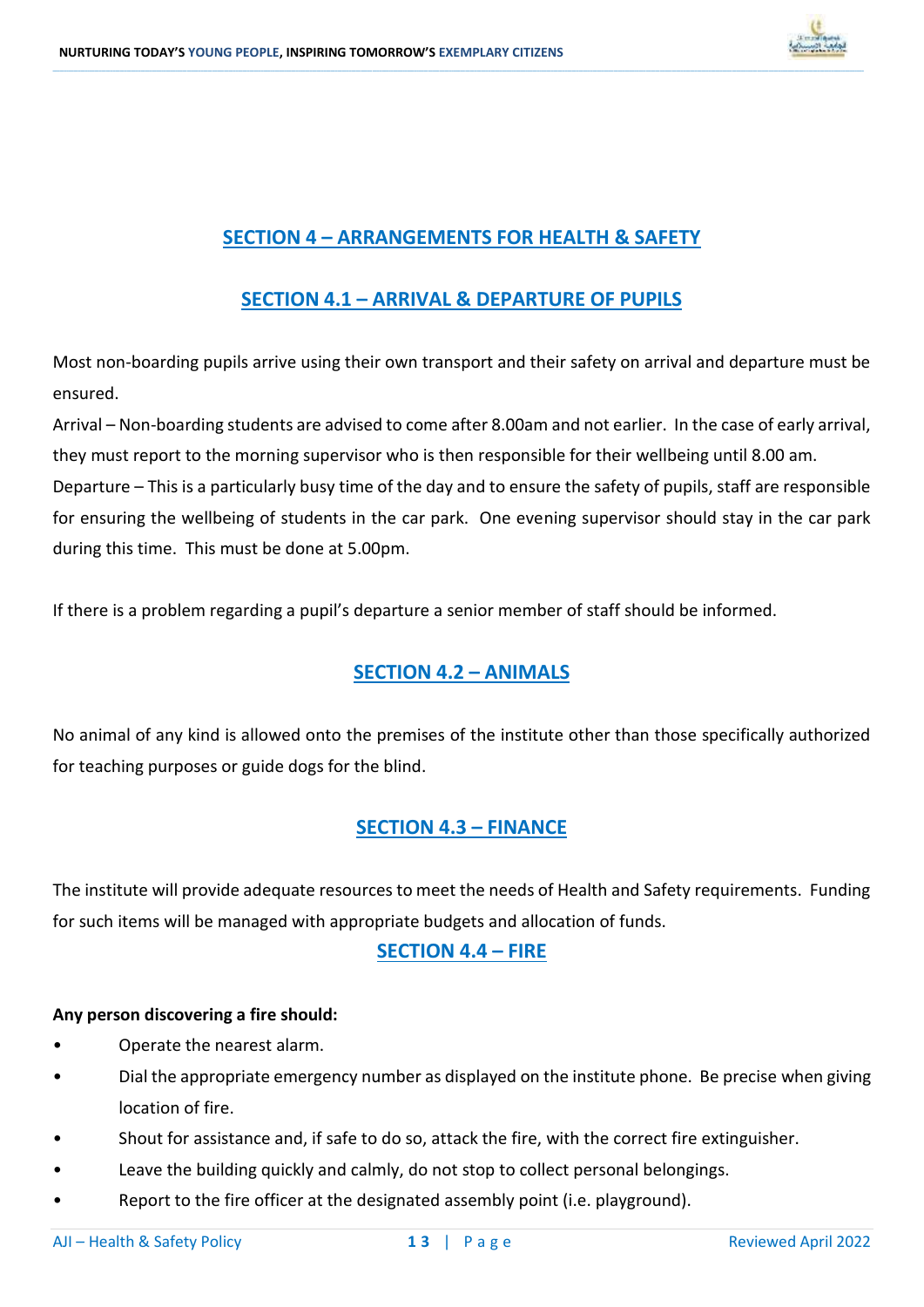

### **Any person hearing the fire alarm should:**

- Leave the building quickly and do not stop to collect personal belongings.
- Where possible, close windows and doors.
- Not use lifts.
- Anyone who is disabled or unable to use the stairs should go to, but not obstruct the stairway in the event of an emergency, and await rescue.
- Assemble at the assembly point, making a note of anyone missing and inform the fire officer. No one should leave the area unless told to do so.

**\_\_\_\_\_\_\_\_\_\_\_\_\_\_\_\_\_\_\_\_\_\_\_\_\_\_\_\_\_\_\_\_\_\_\_\_\_\_\_\_\_\_\_\_\_\_\_\_\_\_\_\_\_\_\_\_\_\_\_\_\_\_\_\_\_\_\_\_\_\_\_\_\_\_\_\_\_\_\_\_\_\_\_\_\_\_\_\_\_\_\_\_\_\_\_\_\_\_\_\_\_\_\_\_\_\_\_\_\_\_\_\_\_\_\_\_\_\_\_\_\_\_\_\_\_\_\_\_\_\_\_\_\_\_\_\_\_\_\_\_\_\_\_\_\_\_\_\_\_\_\_\_\_\_\_\_\_\_\_\_\_\_\_\_\_\_\_\_\_\_\_\_\_\_\_\_\_\_\_\_\_\_\_\_\_\_\_\_\_\_\_\_\_\_\_\_\_\_\_\_\_\_\_\_\_\_\_\_\_\_\_\_\_\_\_\_\_\_\_\_\_\_\_\_\_\_\_\_\_\_\_\_\_\_\_\_\_\_\_\_\_\_\_\_\_\_\_\_\_\_\_\_\_\_\_\_\_\_\_\_\_\_\_\_\_\_\_\_\_\_\_\_\_\_\_\_\_\_\_\_\_\_\_\_\_\_\_\_\_\_\_\_\_\_\_\_\_\_\_\_\_\_\_\_\_\_\_\_\_\_\_\_\_\_\_\_\_\_\_\_\_\_\_\_\_\_\_\_\_\_\_\_\_\_\_\_\_\_\_\_\_\_\_\_\_\_\_\_\_\_**

• Not re-enter the building unless told to do so by the person in charge.

In attempting to put out a fire, it is essential to use the correct fire extinguisher. Use of the wrong type can increase the hazard.

|                                                              | <b>FIRE TYPE</b>                                                                        |                                                                  |                                                |                                                                 |                                             |                                                |
|--------------------------------------------------------------|-----------------------------------------------------------------------------------------|------------------------------------------------------------------|------------------------------------------------|-----------------------------------------------------------------|---------------------------------------------|------------------------------------------------|
| <b>EXTINGUISHING</b><br><b>AGENT</b><br>(and colour<br>code) | Class A: Solids<br>e.g. wood,<br>paper, textiles,<br>cardboard<br>(anything<br>organic) | Class B:<br>Flammable<br>liquids e.g.<br>petrol, oils,<br>paints | Class C:<br>Flammable<br>gases e.g.<br>propane | Class D:<br>Metals e.g.<br>aluminium,<br>magnesium,<br>titanium | Class E:<br>Live<br>electrical<br>equipment | <b>Class F:</b><br>Cooking<br>oils and<br>fats |
| Water                                                        |                                                                                         | $\boldsymbol{\mathsf{x}}$                                        | $\boldsymbol{\mathsf{x}}$                      | $\boldsymbol{\mathsf{x}}$                                       | $\boldsymbol{\mathsf{x}}$                   | $\boldsymbol{\mathsf{x}}$                      |
| Foam                                                         |                                                                                         |                                                                  | $\boldsymbol{\mathsf{x}}$                      | $\boldsymbol{\mathsf{x}}$                                       | $\boldsymbol{\mathsf{x}}$                   | $\boldsymbol{\mathsf{x}}$                      |
| CO <sub>2</sub>                                              | X                                                                                       |                                                                  | $\boldsymbol{\mathsf{x}}$                      | ×                                                               |                                             | $\boldsymbol{\mathsf{x}}$                      |
| Powder                                                       |                                                                                         |                                                                  |                                                | $\boldsymbol{\mathsf{x}}$                                       |                                             | $\boldsymbol{\mathsf{x}}$                      |
| Wet Chemical                                                 |                                                                                         | $\boldsymbol{\mathsf{x}}$                                        | X                                              | $\boldsymbol{\mathsf{x}}$                                       | X                                           |                                                |
| <b>Metal Powder</b>                                          | $\boldsymbol{\mathsf{x}}$                                                               | $\boldsymbol{\mathsf{x}}$                                        | $\boldsymbol{\mathsf{x}}$                      |                                                                 | $\boldsymbol{\mathsf{x}}$                   | $\boldsymbol{\mathsf{x}}$                      |

All corridors and stairways should be kept clear of anything which may be combustible or impede progress in the event of an emergency.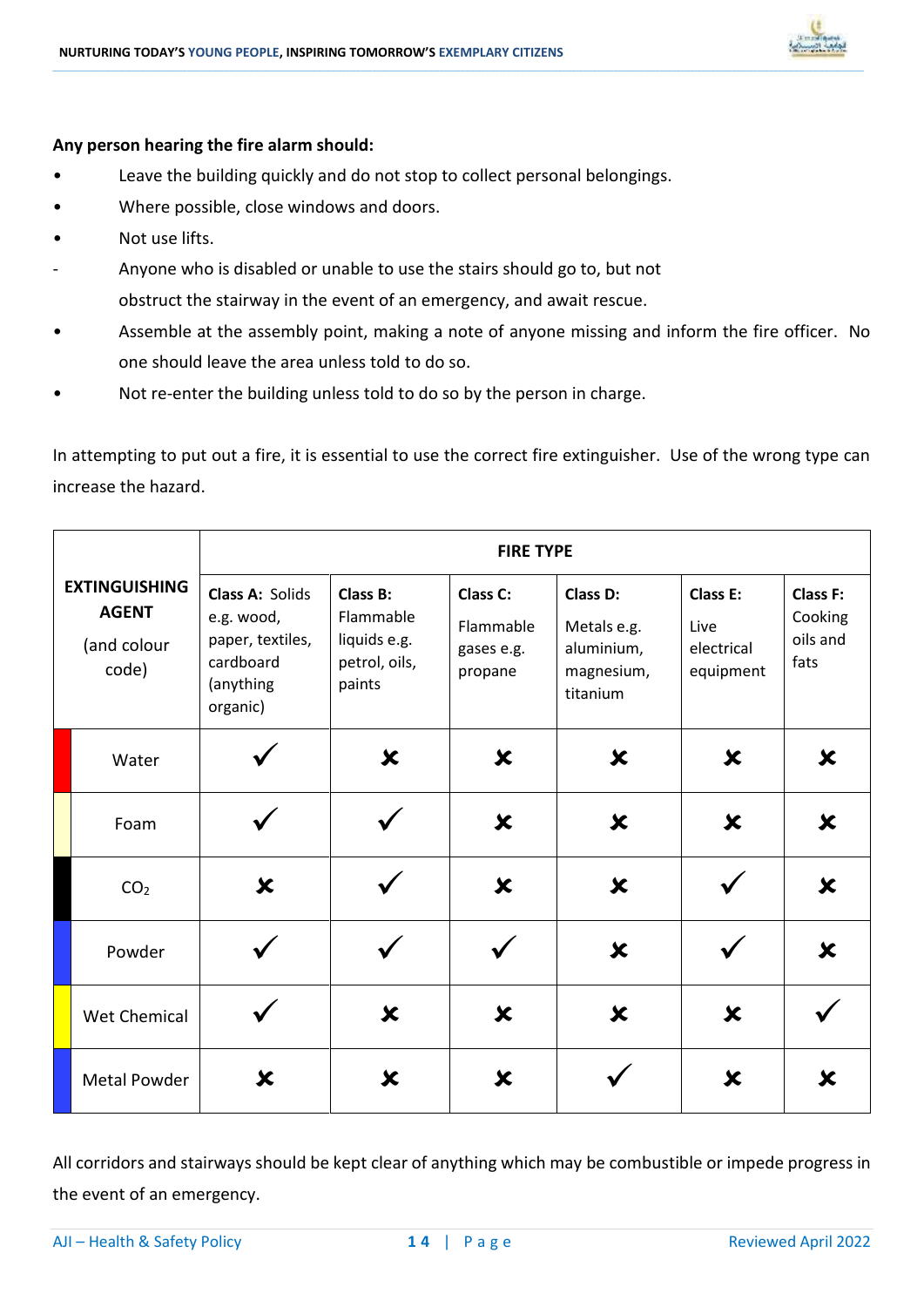

### **SECTION 4.5 – FIRST AID**

**\_\_\_\_\_\_\_\_\_\_\_\_\_\_\_\_\_\_\_\_\_\_\_\_\_\_\_\_\_\_\_\_\_\_\_\_\_\_\_\_\_\_\_\_\_\_\_\_\_\_\_\_\_\_\_\_\_\_\_\_\_\_\_\_\_\_\_\_\_\_\_\_\_\_\_\_\_\_\_\_\_\_\_\_\_\_\_\_\_\_\_\_\_\_\_\_\_\_\_\_\_\_\_\_\_\_\_\_\_\_\_\_\_\_\_\_\_\_\_\_\_\_\_\_\_\_\_\_\_\_\_\_\_\_\_\_\_\_\_\_\_\_\_\_\_\_\_\_\_\_\_\_\_\_\_\_\_\_\_\_\_\_\_\_\_\_\_\_\_\_\_\_\_\_\_\_\_\_\_\_\_\_\_\_\_\_\_\_\_\_\_\_\_\_\_\_\_\_\_\_\_\_\_\_\_\_\_\_\_\_\_\_\_\_\_\_\_\_\_\_\_\_\_\_\_\_\_\_\_\_\_\_\_\_\_\_\_\_\_\_\_\_\_\_\_\_\_\_\_\_\_\_\_\_\_\_\_\_\_\_\_\_\_\_\_\_\_\_\_\_\_\_\_\_\_\_\_\_\_\_\_\_\_\_\_\_\_\_\_\_\_\_\_\_\_\_\_\_\_\_\_\_\_\_\_\_\_\_\_\_\_\_\_\_\_\_\_\_\_\_\_\_\_\_\_\_\_\_\_\_\_\_\_\_\_\_\_\_\_\_\_\_\_\_\_\_\_\_\_\_**

Staff and students should familiarize themselves with the names and locations of first aid personnel. This information is displayed in the first aid room (office) as well as on the notice boards/screens. Accidents vary in their severity and it is not possible therefore to lay down rules to be followed in each case. Common sense and speedy action should be applied, and if the injury is considered minor, first aid treatment should be carried out (e.g. dressing & washing). In more serious cases the first step of action should be to summon help, and only if necessary, remove the injured person away from the cause of the accident if there is likely to be further hazard. In appropriate cases an ambulance should be called, using the institute emergency procedure and the injured person made as comfortable as possible in the meantime.

In the event of the spillage of blood and other bodily fluids, the person responsible for cleaning the area should use the appropriate spil-pak that contains protective clothing, cleaning materials and a disposal bag.

First aid boxes are positioned in the office as well as the First Aid room. Staff and students should familiarize themselves with this. *See First Aid Policy.*

### **SECTION 4.6 – HEALTH SCREENING**

The institute provides a health screening service for all students. Students are able to arrange an appointment to visit a doctor which enables the student to discuss any medical problems with him.

### **SECTION 4.7 – HOUSE-KEEPING**

All working areas must be kept clean and tidy to minimize the risk of fire and tripping / slipping accidents.

Drinks, food and it's like should ideally be consumed from the tuck shop and must not be carried around the institute unless in a covered container.

Under no circumstances should flammable materials be stored in unauthorized areas, particularly under the stairs.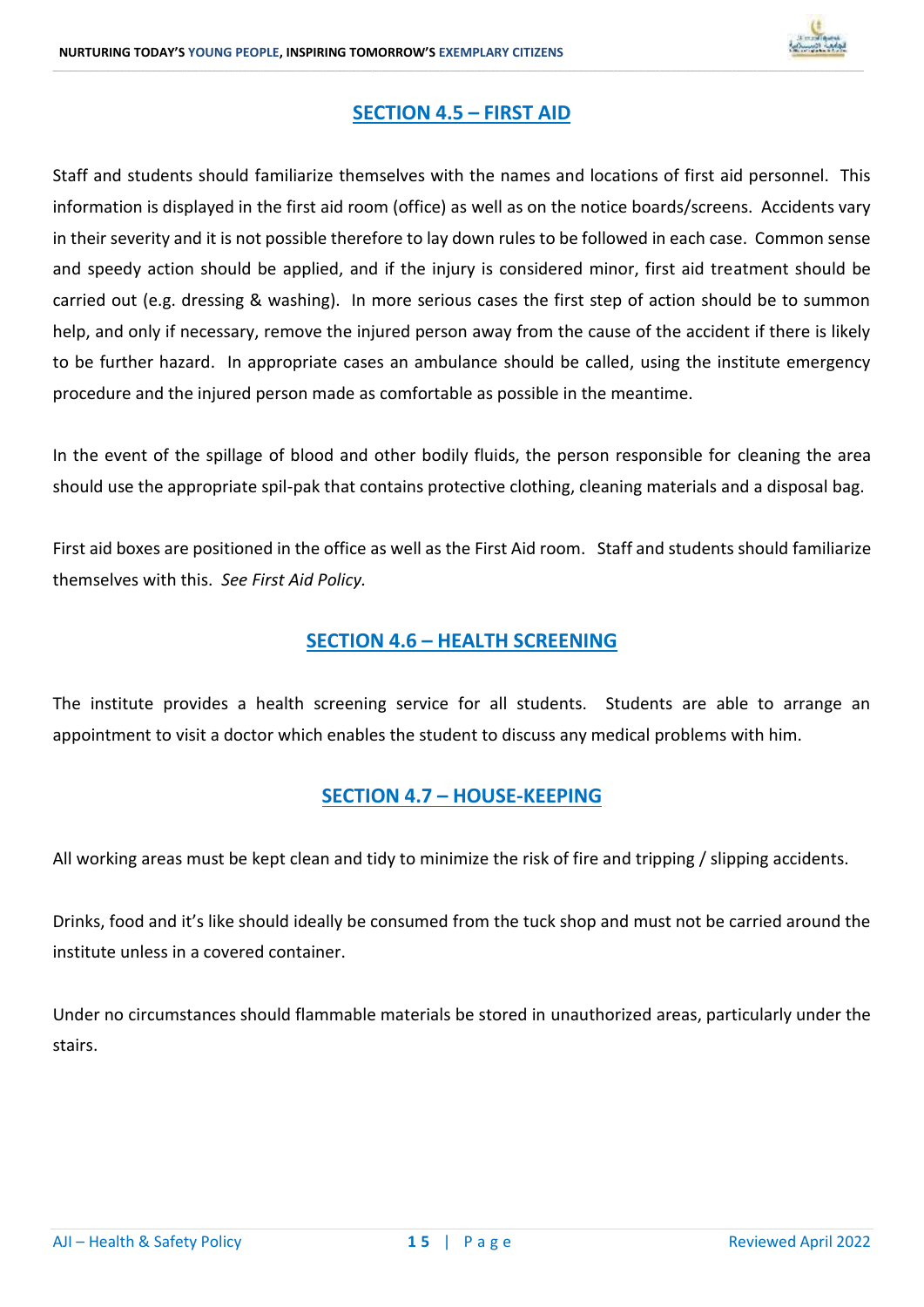

### **SECTION 4.8 – ELECTRICAL EQUIPMENT**

**\_\_\_\_\_\_\_\_\_\_\_\_\_\_\_\_\_\_\_\_\_\_\_\_\_\_\_\_\_\_\_\_\_\_\_\_\_\_\_\_\_\_\_\_\_\_\_\_\_\_\_\_\_\_\_\_\_\_\_\_\_\_\_\_\_\_\_\_\_\_\_\_\_\_\_\_\_\_\_\_\_\_\_\_\_\_\_\_\_\_\_\_\_\_\_\_\_\_\_\_\_\_\_\_\_\_\_\_\_\_\_\_\_\_\_\_\_\_\_\_\_\_\_\_\_\_\_\_\_\_\_\_\_\_\_\_\_\_\_\_\_\_\_\_\_\_\_\_\_\_\_\_\_\_\_\_\_\_\_\_\_\_\_\_\_\_\_\_\_\_\_\_\_\_\_\_\_\_\_\_\_\_\_\_\_\_\_\_\_\_\_\_\_\_\_\_\_\_\_\_\_\_\_\_\_\_\_\_\_\_\_\_\_\_\_\_\_\_\_\_\_\_\_\_\_\_\_\_\_\_\_\_\_\_\_\_\_\_\_\_\_\_\_\_\_\_\_\_\_\_\_\_\_\_\_\_\_\_\_\_\_\_\_\_\_\_\_\_\_\_\_\_\_\_\_\_\_\_\_\_\_\_\_\_\_\_\_\_\_\_\_\_\_\_\_\_\_\_\_\_\_\_\_\_\_\_\_\_\_\_\_\_\_\_\_\_\_\_\_\_\_\_\_\_\_\_\_\_\_\_\_\_\_\_\_\_\_\_\_\_\_\_\_\_\_\_\_\_\_\_**

All electrical equipment and services are regularly checked and PAT tested by competent electrical contractors.

Staff should report any concerns regarding the condition of leads, plugs, sockets etc. to the Head Teacher immediately. If there is any doubt as to the condition of a piece of electrical equipment, it should be taken out of use immediately and clearly marked. Particular care should be taken to minimize the use of trailing wires and cables and ensuring that power sockets must not be overloaded.

### **SECTION 4.9 – MANUAL HANDLING**

Wherever possible manual handling will be avoided or done by mechanical means.

Risk assessments will be carried out as appropriate and manual handling tasks reduced to the lowest level reasonably practicable. All staff who carry out unavoidable manual handling tasks on a regular basis will be trained.

### **SECTION 4.10 – OBSTRUCTIONS**

All corridors and other walkway must be kept clear of obstructions.

### **SECTION 4.11 – PROCEDURES IN THE EVENT OF A LIFT FAILURE**

In the event of a lift failure the person stuck should sound the alarm. On hearing the alarm, one should inform the senior management team straight away, who will then deal with the problem in hand by contacting the relevant emergency engineer.

### **SECTION 4.12 – REPORTING OF ACCIDENTS & INCIDENTS**

The policy outlines the procedures that are to be adopted when any member of staff, student or public experiences an accident, incident or occurrence within the institute premises. For the purpose of this policy a brief definition and example of an accident and an incident are given below:

Accident: An unplanned event that causes injury to persons, damage to property or a combination of both. Examples include: a fall resulting in a fracture, incorrect operation of machinery leading to a breakdown.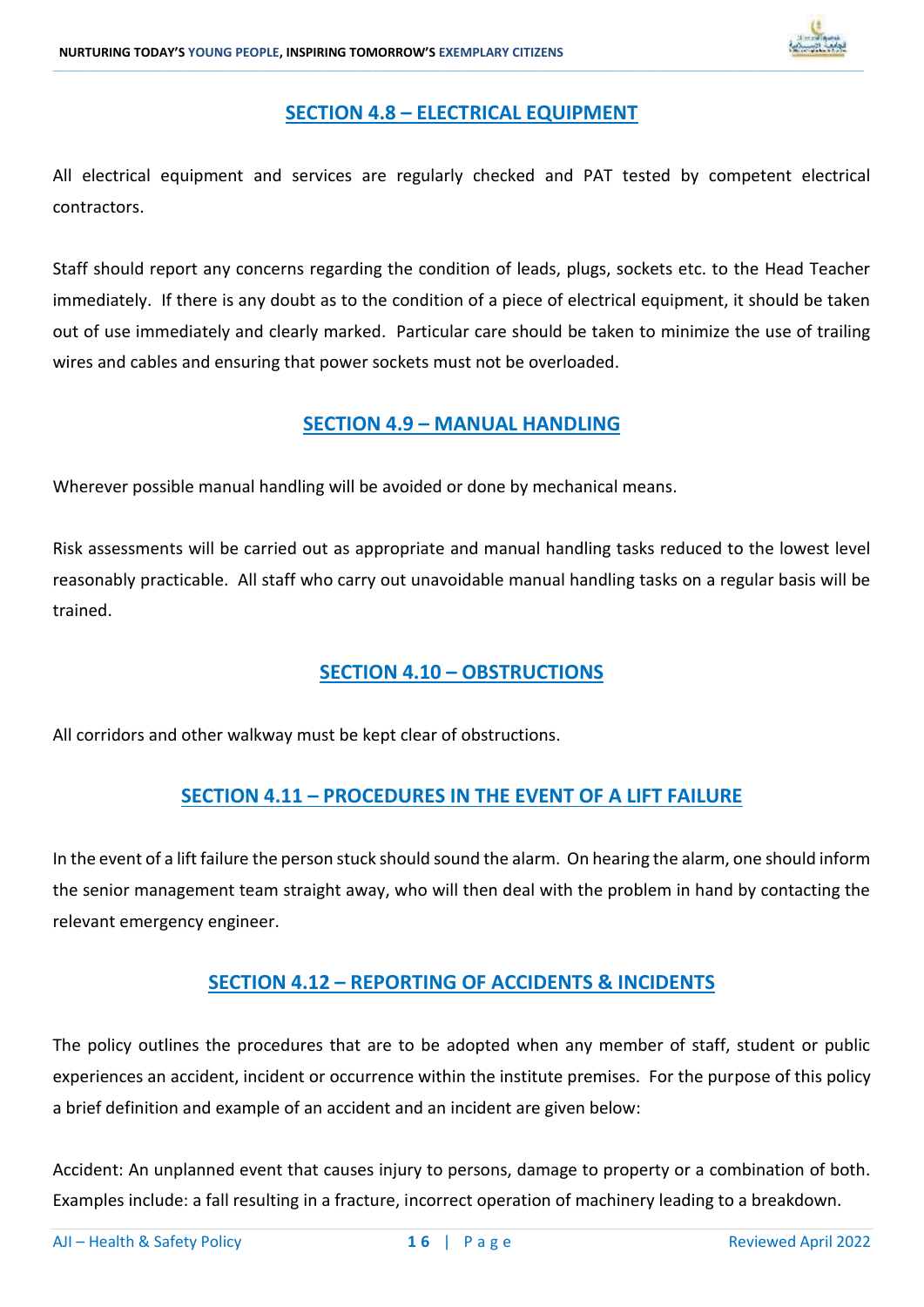

Incident: an unplanned event that does not cause injury or damage but could do so. Examples include: items falling near personnel, short circuits on electrical equipment.

Suitable information will be given to everyone at the institute regarding accident reporting and the location and completion of the incident book.

**\_\_\_\_\_\_\_\_\_\_\_\_\_\_\_\_\_\_\_\_\_\_\_\_\_\_\_\_\_\_\_\_\_\_\_\_\_\_\_\_\_\_\_\_\_\_\_\_\_\_\_\_\_\_\_\_\_\_\_\_\_\_\_\_\_\_\_\_\_\_\_\_\_\_\_\_\_\_\_\_\_\_\_\_\_\_\_\_\_\_\_\_\_\_\_\_\_\_\_\_\_\_\_\_\_\_\_\_\_\_\_\_\_\_\_\_\_\_\_\_\_\_\_\_\_\_\_\_\_\_\_\_\_\_\_\_\_\_\_\_\_\_\_\_\_\_\_\_\_\_\_\_\_\_\_\_\_\_\_\_\_\_\_\_\_\_\_\_\_\_\_\_\_\_\_\_\_\_\_\_\_\_\_\_\_\_\_\_\_\_\_\_\_\_\_\_\_\_\_\_\_\_\_\_\_\_\_\_\_\_\_\_\_\_\_\_\_\_\_\_\_\_\_\_\_\_\_\_\_\_\_\_\_\_\_\_\_\_\_\_\_\_\_\_\_\_\_\_\_\_\_\_\_\_\_\_\_\_\_\_\_\_\_\_\_\_\_\_\_\_\_\_\_\_\_\_\_\_\_\_\_\_\_\_\_\_\_\_\_\_\_\_\_\_\_\_\_\_\_\_\_\_\_\_\_\_\_\_\_\_\_\_\_\_\_\_\_\_\_\_\_\_\_\_\_\_\_\_\_\_\_\_\_\_\_\_\_\_\_\_\_\_\_\_\_\_\_\_\_\_**

All accidents must be recorded in the 'Accident & Incident Record'. This is located in the office and contains information which must be recorded by law. The record is regularly reviewed by senior management. This review is in addition to an individual investigation of the circumstances regarding each accident/incident.

### **SECTION 4.13 – ROADWAYS AND PARKING AREAS**

Roadways, footpaths and parking areas will be kept free from obstruction and holes. Where temporary obstruction is unavoidable, a substantial barrier at least 1.2metres high must be provided to enable the hazard to be seen from inside a car. Drivers must comply with the parking regulations of the institute, particularly the requirement to keep access clear for emergency services and goods vehicles.

The maximum speed on the grounds of the institute is 10mph.

### **SECTION 4.14 – SMOKING**

Smoking is not permitted in any areas of the institution.

### **SECTION 4.15 – SUPERVISION OF STUDENTS**

During formal classes, the health and safety of students is the responsibility of the member of the teaching staff authorized to be in charge. The amount and nature of the supervision required to discharge this responsibility will depend on the degree of potential hazard involved in the work and on the maturity and experience of students.

The supervisor must make that assessment and decide upon the level of supervision required. Teaching staff are reminded that students:

- Need to be provided with the necessary safety instruction and information.
- Know and comply with the correct procedures for emergency evacuations, first aid and the reporting of accidents and incidents.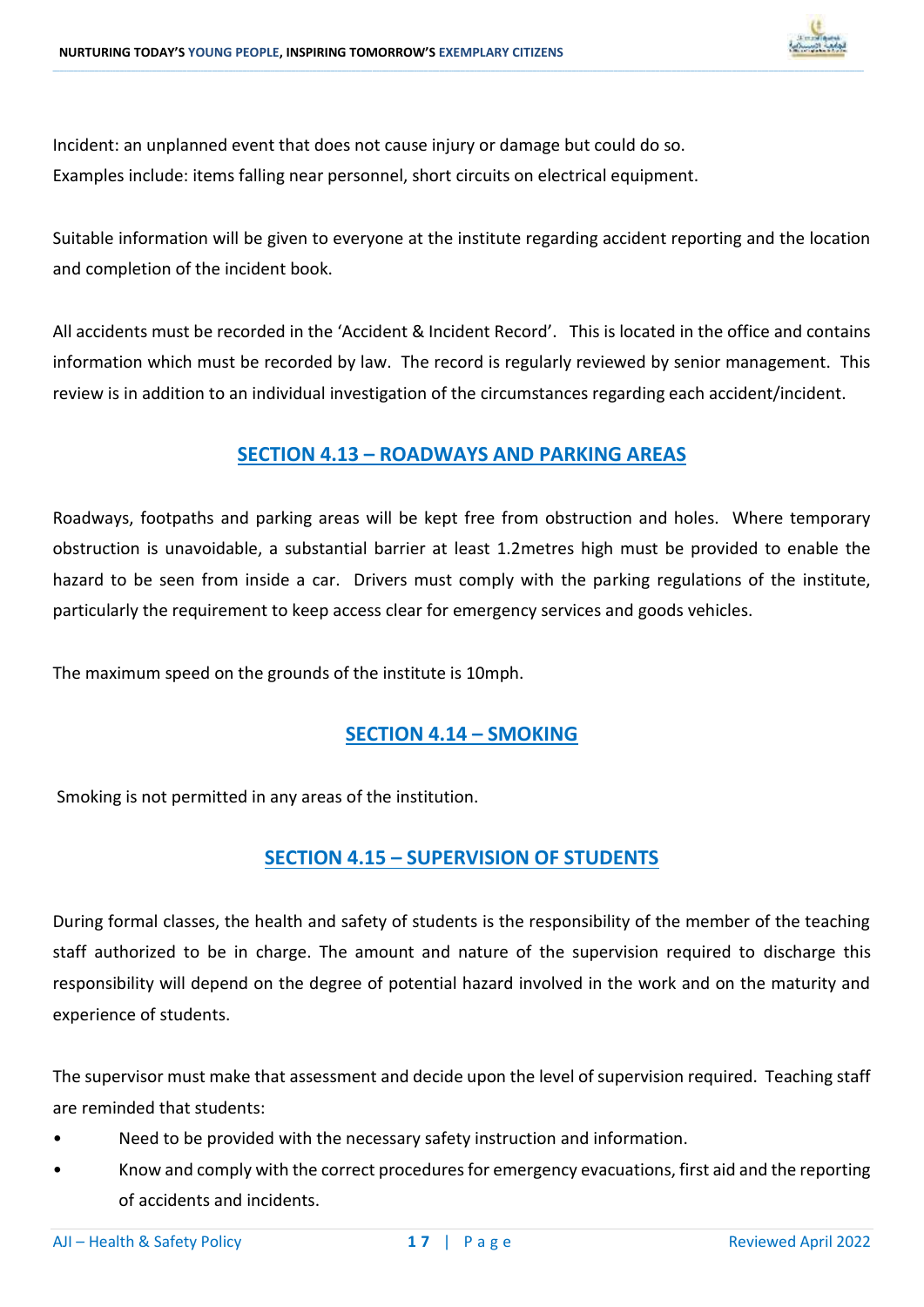

• Are provided with adequate supervision, where appropriate, to enable the work to be carried out safely.

**\_\_\_\_\_\_\_\_\_\_\_\_\_\_\_\_\_\_\_\_\_\_\_\_\_\_\_\_\_\_\_\_\_\_\_\_\_\_\_\_\_\_\_\_\_\_\_\_\_\_\_\_\_\_\_\_\_\_\_\_\_\_\_\_\_\_\_\_\_\_\_\_\_\_\_\_\_\_\_\_\_\_\_\_\_\_\_\_\_\_\_\_\_\_\_\_\_\_\_\_\_\_\_\_\_\_\_\_\_\_\_\_\_\_\_\_\_\_\_\_\_\_\_\_\_\_\_\_\_\_\_\_\_\_\_\_\_\_\_\_\_\_\_\_\_\_\_\_\_\_\_\_\_\_\_\_\_\_\_\_\_\_\_\_\_\_\_\_\_\_\_\_\_\_\_\_\_\_\_\_\_\_\_\_\_\_\_\_\_\_\_\_\_\_\_\_\_\_\_\_\_\_\_\_\_\_\_\_\_\_\_\_\_\_\_\_\_\_\_\_\_\_\_\_\_\_\_\_\_\_\_\_\_\_\_\_\_\_\_\_\_\_\_\_\_\_\_\_\_\_\_\_\_\_\_\_\_\_\_\_\_\_\_\_\_\_\_\_\_\_\_\_\_\_\_\_\_\_\_\_\_\_\_\_\_\_\_\_\_\_\_\_\_\_\_\_\_\_\_\_\_\_\_\_\_\_\_\_\_\_\_\_\_\_\_\_\_\_\_\_\_\_\_\_\_\_\_\_\_\_\_\_\_\_\_\_\_\_\_\_\_\_\_\_\_\_\_\_\_\_**

- Use the appropriate protective equipment, clothing and materials.
- Use the machinery and equipment with the correct safety precautions in operation.

The supervisor must ensure students are familiar with the action to be taken in the event of a fire and the location of the first aid boxes. It would be appropriate for the students to receive this information at the start of each term.

Where a student is undertaking a project, or similar work, it is the responsibility of the member of staff who has assigned the project to inform the student at the start of any potential hazards that might arise during the work.

On some occasions the supervisor may leave a group of students, or a single student working on a project, unsupervised directly by him if, in considered opinion of that member of staff, it is appropriate to do so in view of the work being carried out and the type of students who are doing it. The supervisor may only leave the class when it is appropriate to do so. He must remain on the institute premises.

He must inform an appropriate person or persons of his whereabouts on the premises at all times whilst absent from class.

He must ensure that the students have been provided with sufficient information, instruction to allow them to work safely.

It should be remembered that some work or processes can inflict serious injuries. Due regard must be taken of this when deciding upon the level of supervision.

Where students are present in situation other than those under the control of a supervisor e.g. library or outdoor activity, the responsibility for their health and safety lies with the person in charge of that area of activity.

Should the parent of a student under the age of 16 fail to collect their child at the end of the school day, then that child will remain under the supervision of a responsible member of staff within the premises whilst enquiries are made with regards to the parent's non-arrival.

There are some areas of the institute that are not to be used by students and to which they are not allowed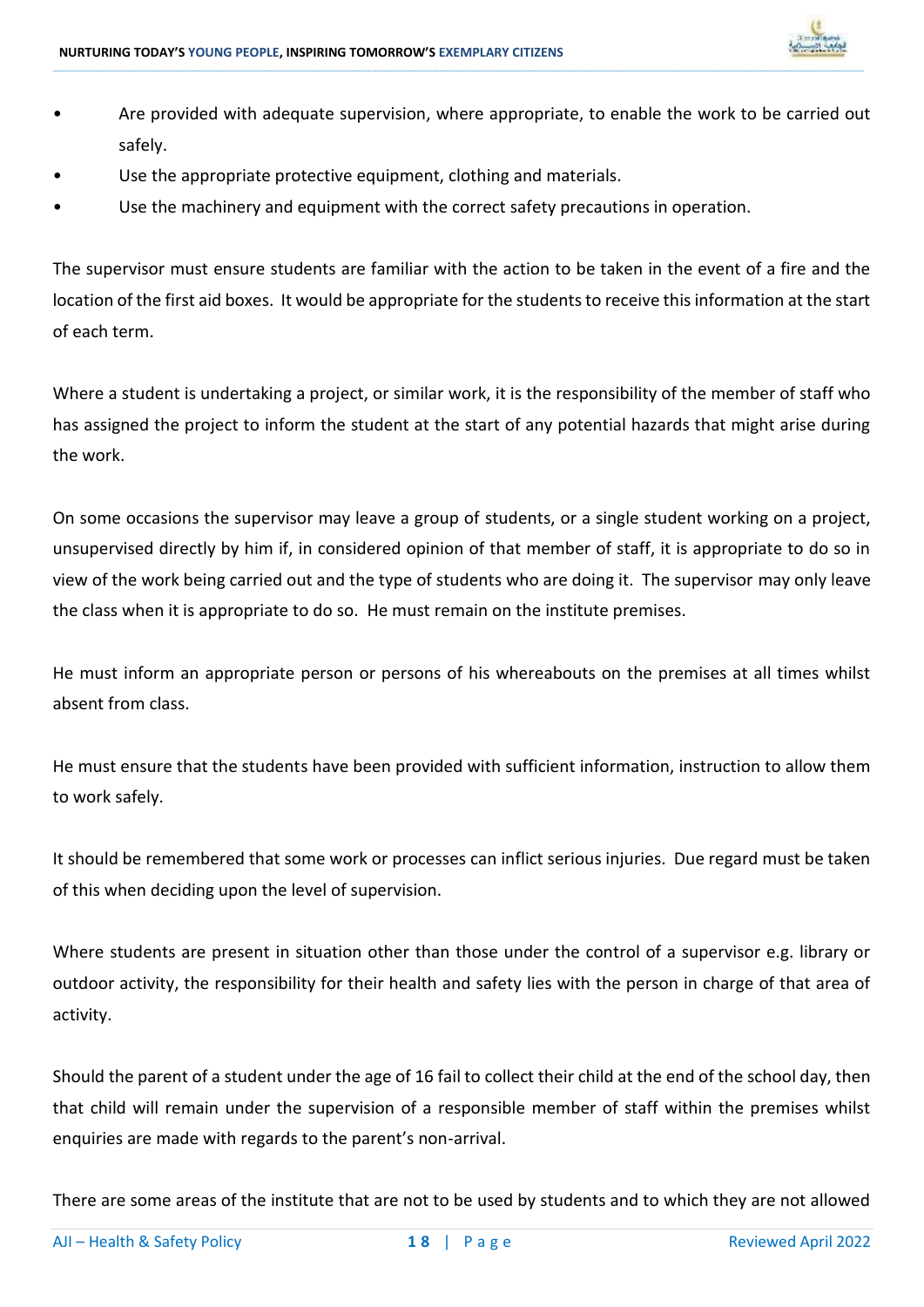

entry. These are restricted areas and are marked as such. Restricted areas are kept locked when not in use and keys are available only to authorized staff.

**\_\_\_\_\_\_\_\_\_\_\_\_\_\_\_\_\_\_\_\_\_\_\_\_\_\_\_\_\_\_\_\_\_\_\_\_\_\_\_\_\_\_\_\_\_\_\_\_\_\_\_\_\_\_\_\_\_\_\_\_\_\_\_\_\_\_\_\_\_\_\_\_\_\_\_\_\_\_\_\_\_\_\_\_\_\_\_\_\_\_\_\_\_\_\_\_\_\_\_\_\_\_\_\_\_\_\_\_\_\_\_\_\_\_\_\_\_\_\_\_\_\_\_\_\_\_\_\_\_\_\_\_\_\_\_\_\_\_\_\_\_\_\_\_\_\_\_\_\_\_\_\_\_\_\_\_\_\_\_\_\_\_\_\_\_\_\_\_\_\_\_\_\_\_\_\_\_\_\_\_\_\_\_\_\_\_\_\_\_\_\_\_\_\_\_\_\_\_\_\_\_\_\_\_\_\_\_\_\_\_\_\_\_\_\_\_\_\_\_\_\_\_\_\_\_\_\_\_\_\_\_\_\_\_\_\_\_\_\_\_\_\_\_\_\_\_\_\_\_\_\_\_\_\_\_\_\_\_\_\_\_\_\_\_\_\_\_\_\_\_\_\_\_\_\_\_\_\_\_\_\_\_\_\_\_\_\_\_\_\_\_\_\_\_\_\_\_\_\_\_\_\_\_\_\_\_\_\_\_\_\_\_\_\_\_\_\_\_\_\_\_\_\_\_\_\_\_\_\_\_\_\_\_\_\_\_\_\_\_\_\_\_\_\_\_\_\_\_\_\_**

### **SECTION 4.16 – INTRUDERS**

If an intruder is seen on the premises, staff should challenge them for identification if appropriate. If the intruder appears threatening in any way, the Head Teacher must be contacted immediately. The Head Teacher will make a decision on what procedure to follow. This decision will depend on where the intruder is and what the threat may be.

### **SECTION 4.17 – RISK ASSESSMENTS**

### **The Health & Safety Officer will:**

- Undertake a risk assessment of all areas of AJI each term, identifying and recording risks and hazards.
- Report identified risks and hazards directly to the senior management team and site supervisor.
- Check on progress in implementing the remedial action to the risk assessment.
- Undertake a follow-up inspection of the estate if required.
- Advise on changes to systems that are required to minimize systemic risks in the estate.

In addition, Jamia will commission an annual fire risk assessment. This will be undertaken in accordance with Fire Precautions (Workplace) Regulations 1999, Regulatory Reform (Fire Safety) Order 2005 and the Care Standards Commission Inspectorate Regulations 2002 (Standard 26).

### **SECTION 5 – LABORATORY SAFETY POLICY**

### **SECTION 5.1 – INTRODUCTION**

- 1 All teachers of Science have responsibility for safety within the laboratory and for authorizing persons to use the laboratory and equipment therein.
- 2 Users of the laboratory are required at all times to avoid any behavior that introduces unsafe practice.
- 3 A formal risk assessment must be carried out for each experiment/work undertaken in the laboratory prior to commencing work. All such risk assessments must be endorsed by the head of science, who will act in the capacity of the laboratory safety officer.
- 4 A safety assessment of the laboratory is carried out every term. Safety issues arising in the laboratory, such as unsafe equipment should be reported to the lead Science teacher.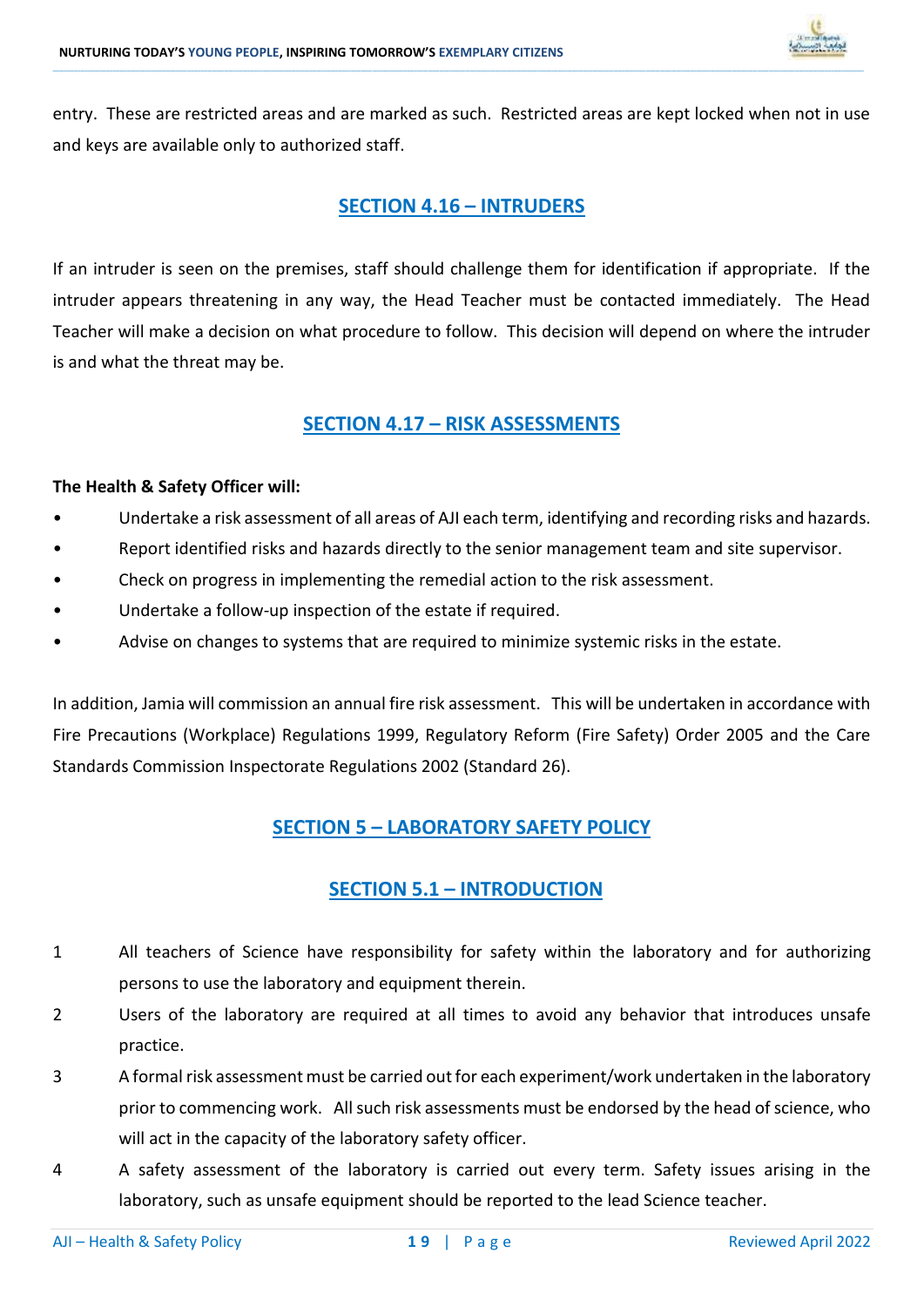

5 No pupil is allowed to work in the laboratory unless supervised by a member of staff.

### **SECTION 5.2 – GENERAL PROTECTIVE MEASURES**

**\_\_\_\_\_\_\_\_\_\_\_\_\_\_\_\_\_\_\_\_\_\_\_\_\_\_\_\_\_\_\_\_\_\_\_\_\_\_\_\_\_\_\_\_\_\_\_\_\_\_\_\_\_\_\_\_\_\_\_\_\_\_\_\_\_\_\_\_\_\_\_\_\_\_\_\_\_\_\_\_\_\_\_\_\_\_\_\_\_\_\_\_\_\_\_\_\_\_\_\_\_\_\_\_\_\_\_\_\_\_\_\_\_\_\_\_\_\_\_\_\_\_\_\_\_\_\_\_\_\_\_\_\_\_\_\_\_\_\_\_\_\_\_\_\_\_\_\_\_\_\_\_\_\_\_\_\_\_\_\_\_\_\_\_\_\_\_\_\_\_\_\_\_\_\_\_\_\_\_\_\_\_\_\_\_\_\_\_\_\_\_\_\_\_\_\_\_\_\_\_\_\_\_\_\_\_\_\_\_\_\_\_\_\_\_\_\_\_\_\_\_\_\_\_\_\_\_\_\_\_\_\_\_\_\_\_\_\_\_\_\_\_\_\_\_\_\_\_\_\_\_\_\_\_\_\_\_\_\_\_\_\_\_\_\_\_\_\_\_\_\_\_\_\_\_\_\_\_\_\_\_\_\_\_\_\_\_\_\_\_\_\_\_\_\_\_\_\_\_\_\_\_\_\_\_\_\_\_\_\_\_\_\_\_\_\_\_\_\_\_\_\_\_\_\_\_\_\_\_\_\_\_\_\_\_\_\_\_\_\_\_\_\_\_\_\_\_\_\_\_**

- 1 The moving of a load by hand must comply with regulations governing manual operations. The need to move loads by hand should be minimized, mechanical aids must be used fully and a load that is heavy or unusually bulky must be assessed in writing prior to lifting or moving.
- 2 The law requires that everyone is to be protected from the effects of hazardous materials (the legislation comes under the title control of substances hazardous to health – COSHH for short). Any queries regarding COSHH should be related to the head of science, who is responsible for monitoring compliance with all aspects of laboratory safety policy. If a chemical is to be used in an experiment, the toxicity should be ascertained and safety precautions taken in using it.
- 3 It is the policy of the school that all persons in laboratories should wear safety spectacles where required and that this should be enforced by academic staff.
- 4 All persons working in the laboratory or handling chemicals must wear laboratory coats where required.
- 5 Anyone handling chemicals with properties that are unknown or are hazardous to the skin must wear appropriate protection for the hands. The instruction applies particularly to persons whose duties require them to polish, clean or rub. Hands at risk of mechanical injury alone must also be protected by gloves
- 6 Smoking is not allowed in the laboratory and adjoining areas.

### **SECTION 5.3 – WASTE DISPOSAL**

- **1 The school's liquid waste is handled in four categories;**
- Aqueous waste to be disposed through sink after high dilution by water.
- Non-aqueous liquid miscible in water to be disposed through sink as above.
- Non-aqueous liquid immiscible in water retained for incineration
- Non-aqueous liquid immiscible in water, giving poisonous gases on burning retained for incineration separately.

### **2 Solid waste is handled in four categories:**

- General purpose waste bin.
- Broken Glassware Wash with water and confine to glass bin.
- Irritants- These can produce clouds of irritant dust, so should be sealed in a plastic bag prior to disposal in bin.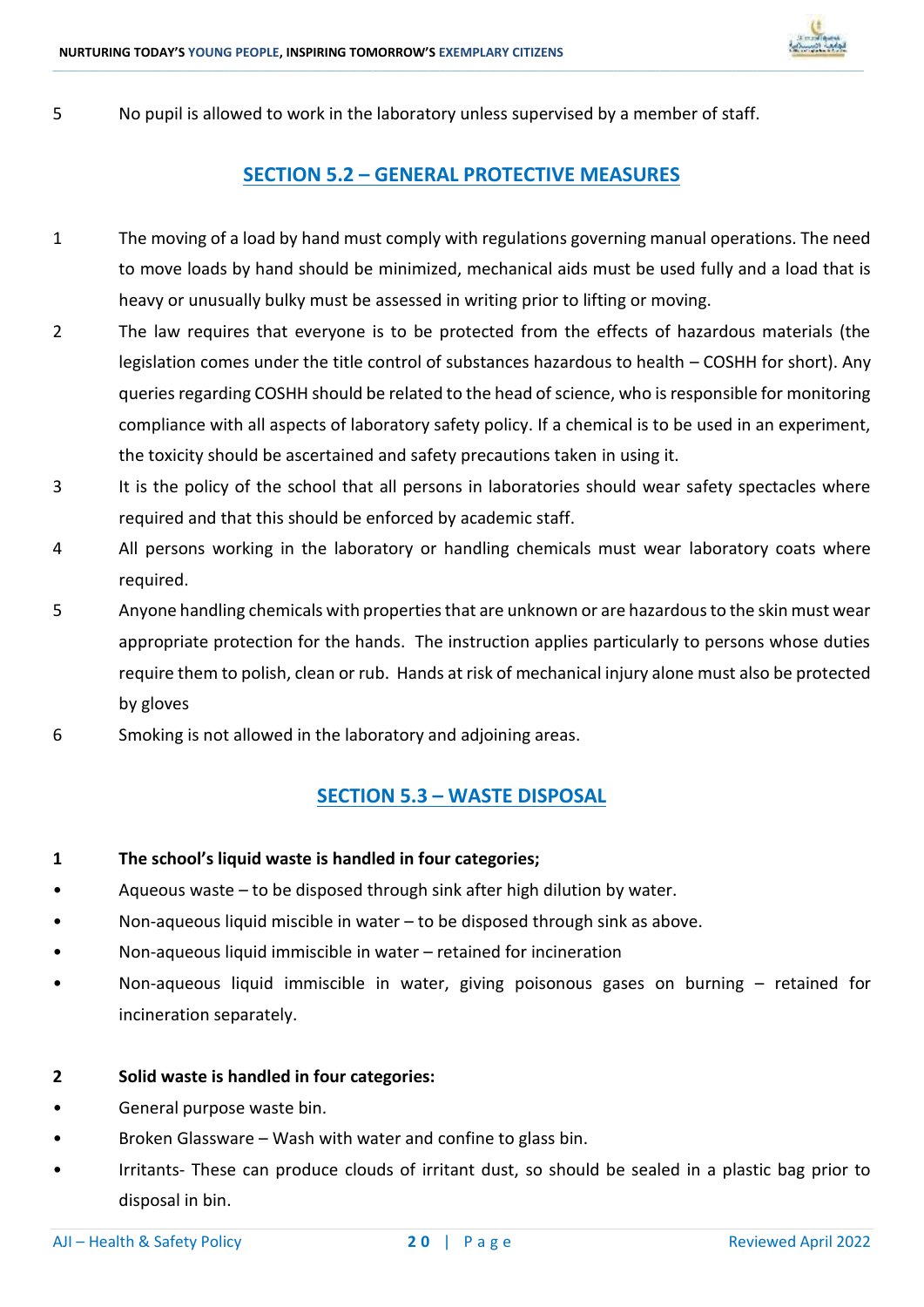

• Toxic solids – Should undergo treatment to form harmless precipitate, dissolved in water and diluted or packed in plastic containers to be disposed by local hazardous waste services.

**\_\_\_\_\_\_\_\_\_\_\_\_\_\_\_\_\_\_\_\_\_\_\_\_\_\_\_\_\_\_\_\_\_\_\_\_\_\_\_\_\_\_\_\_\_\_\_\_\_\_\_\_\_\_\_\_\_\_\_\_\_\_\_\_\_\_\_\_\_\_\_\_\_\_\_\_\_\_\_\_\_\_\_\_\_\_\_\_\_\_\_\_\_\_\_\_\_\_\_\_\_\_\_\_\_\_\_\_\_\_\_\_\_\_\_\_\_\_\_\_\_\_\_\_\_\_\_\_\_\_\_\_\_\_\_\_\_\_\_\_\_\_\_\_\_\_\_\_\_\_\_\_\_\_\_\_\_\_\_\_\_\_\_\_\_\_\_\_\_\_\_\_\_\_\_\_\_\_\_\_\_\_\_\_\_\_\_\_\_\_\_\_\_\_\_\_\_\_\_\_\_\_\_\_\_\_\_\_\_\_\_\_\_\_\_\_\_\_\_\_\_\_\_\_\_\_\_\_\_\_\_\_\_\_\_\_\_\_\_\_\_\_\_\_\_\_\_\_\_\_\_\_\_\_\_\_\_\_\_\_\_\_\_\_\_\_\_\_\_\_\_\_\_\_\_\_\_\_\_\_\_\_\_\_\_\_\_\_\_\_\_\_\_\_\_\_\_\_\_\_\_\_\_\_\_\_\_\_\_\_\_\_\_\_\_\_\_\_\_\_\_\_\_\_\_\_\_\_\_\_\_\_\_\_\_\_\_\_\_\_\_\_\_\_\_\_\_\_\_\_**

### **SECTION 5.4 – LABORATORY ACCIDENT & FIRES**

- 1 All accidents, fire, fire alarm drills, injuries and incidents should be noted in the relevant files located in the school office. Any incidents which may have led to serious injury or a fire risk should also be noted. Accidents involving work in the laboratory must be reported by the member of staff in charge of the laboratory class.
- 2 Fire exits and fire extinguishing material must be checked regularly by the Head of Science and by each member of staff should the experiment have a potential fire hazard.
- 3 The evacuation procedure is organized by the school upon practice regularly and is activated by the sounding of the fire alarms. In such an event, staff and pupils should vacate the laboratory and building immediately and go to the assembly point indicated by the fire action notice in the laboratory.

### **SECTION 5.5 – ELECTRICAL EQUIPMENT**

- 1 Electrical equipment must be tested on an annual basis, with each test comprising of a check of insulation, earth continuity and mechanical soundness.
- 2 Care must be taken in the use of electrical equipment especially in the vicinity of running water.

### **SECTION 5.6 – TRAINING**

The training of pupils in good experimental techniques and laboratory practice is carried out by academic staff during laboratory classes.

### **SECTION 5.7 – GOOD LABORATORY PRACTISE (GLP)**

The aim of the GLP is the protection of pupils and staff against the hazards encountered in the laboratory. The aim is achieved by adequate hazard control. No laboratory equipment should be undertaken before due consideration by the member of staff responsible of hazards through appropriate choice of chemical reaction, reagents, conditions, solvents and management control mechanisms. It is extremely important that staff do not manipulate existing facilities to introduce new experiments, such that the safety of that equipment and the laboratory is compromised. Many of the points detailed, below are related to the actions of the teacher or supervising member of staff, but should be conveyed to pupils where appropriate as an induction to